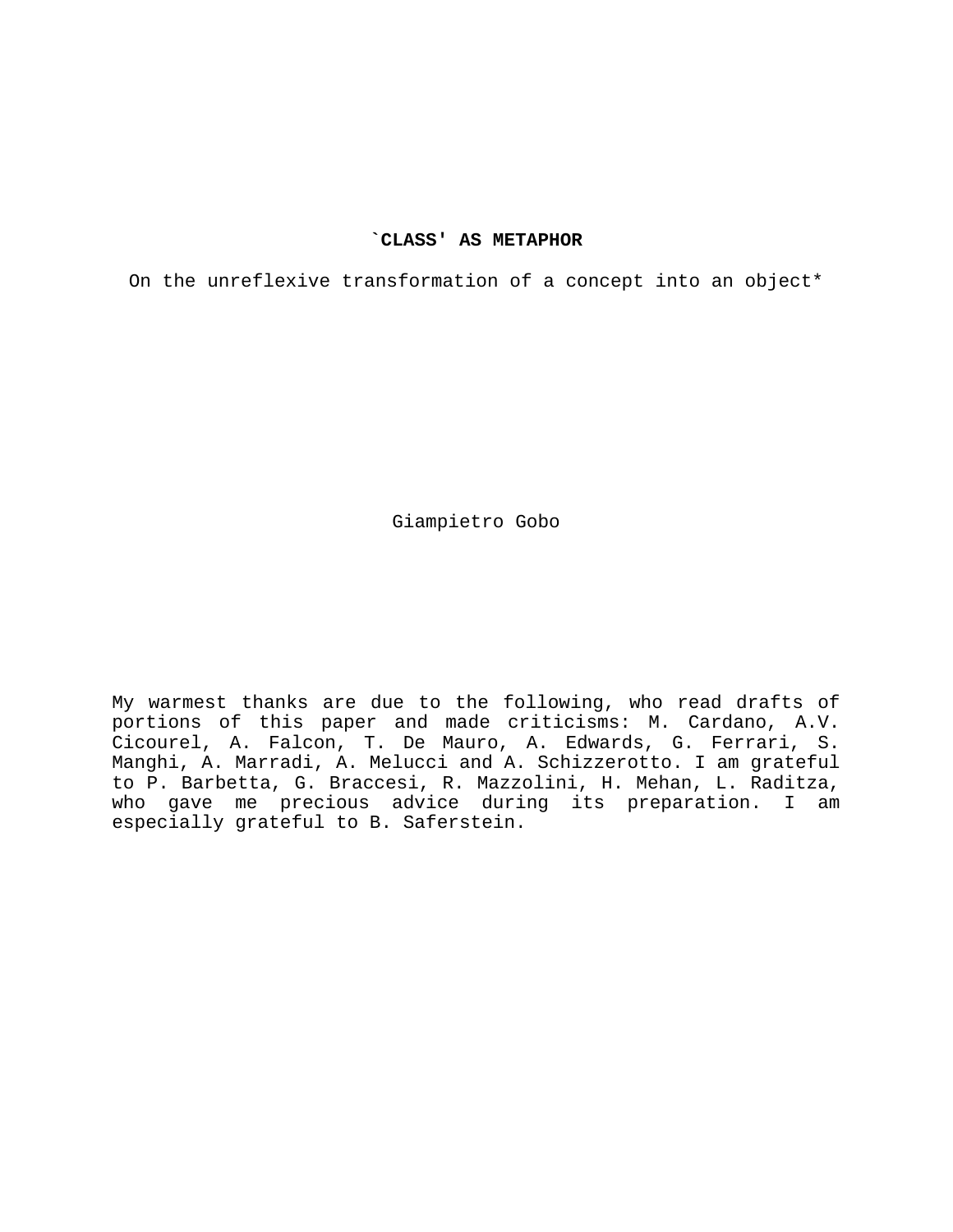### **ABSTRACT**

 Some authors consider classes as *communities* (Schumpeter, Sorokin) or groupings of *families* (Erikson 1984). Others consider them as *conditions* (Dahrendorf 1959; Runciman 1969), positions, or *roles* (Gallino 1987) assumed in society. Such theorical uncertainty is followed by a similarly uncertain empirical classification: Poulantzas (1973) says that society is divided in three classes; Roemer (1982) mentions five classes; Wright (1985, 120) draws a typology of twelve positions of class. Why this confusion? Probably because classes aren't, in first instance, ostensible objects but concepts, i.e. culturally-and-mutuallyconstructed cognitive schemas. In order to *see* classes scientists have to agree about the culturally framed discourse to use. But at the moment this hasn't happened yet. This seems the main cause of the endless conflict in the debate on social stratification.

Further the essay documents as `class', before being<br>scientific construct, was a 'folk category'. From ordinary construct, was a 'folk category'. From ordinary language 'class' reaches the social sciences, passing through the natural sciences. Scientists would have done anything more than specialize non-scientific linguistic uses. In this way common-sense prejudices and stereotypes, which distinguished the concepts of `class' in ordinary language, would have filtered into the sciences.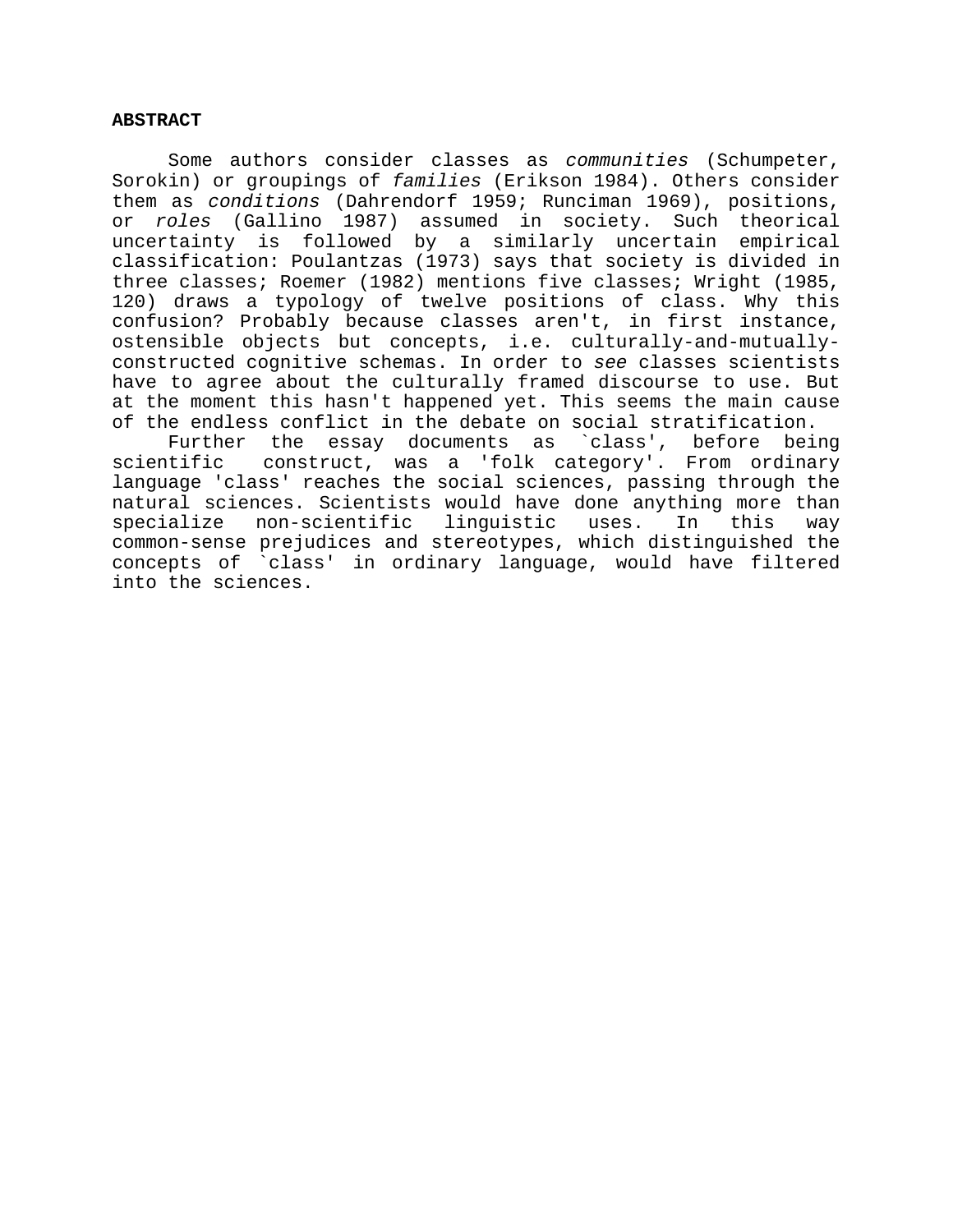## **1. INTRODUCTION**

 The essay aims to provide argumentation to the opinion that `class' is not, in first instance, an object but a concept - a particular type of concept, without an empirical referent. The term `class' does not name a thing as the concepts of "tree", "hand" or "stone" can. Contrary to realistic conceptions, `class' seems a totally cultural concept, and it exists in relation to a constellation of shared meanings <D'Andrade 1984>. If that is the case, then classes would not have their own life, would not be ostensible facts or things that observers discover, but concepts that they construct.

## **2. CONCEPTS AND CLASSIFICATIONS**

2.1 A `concept' can be defined as a cutting done by an observer on a whole of experiences. The cutting is done by considering a certain number of experiences totally, unifying for instance visual and tactile sensations in the concept of `table', or some moods in the concept of `anger'. The grouping of experiences in a concept is an operation which,

 «isn't suggested in coercive way by intrinsic qualities of our sensations (or of the `things as such', as scholastic philosophers thought), but depends in a wide amount on the practical necessities of a certain man, group, society, etc.» <Marradi 1980, 10>

 Language, then, does not seem to refer directly to the real world or to the metaphysical one. No direct or natural connections seem to exist between a linguistic expression (the term) and the reference (extra-linguistic reality). Nor does a natural relation seem to exist between a concept and the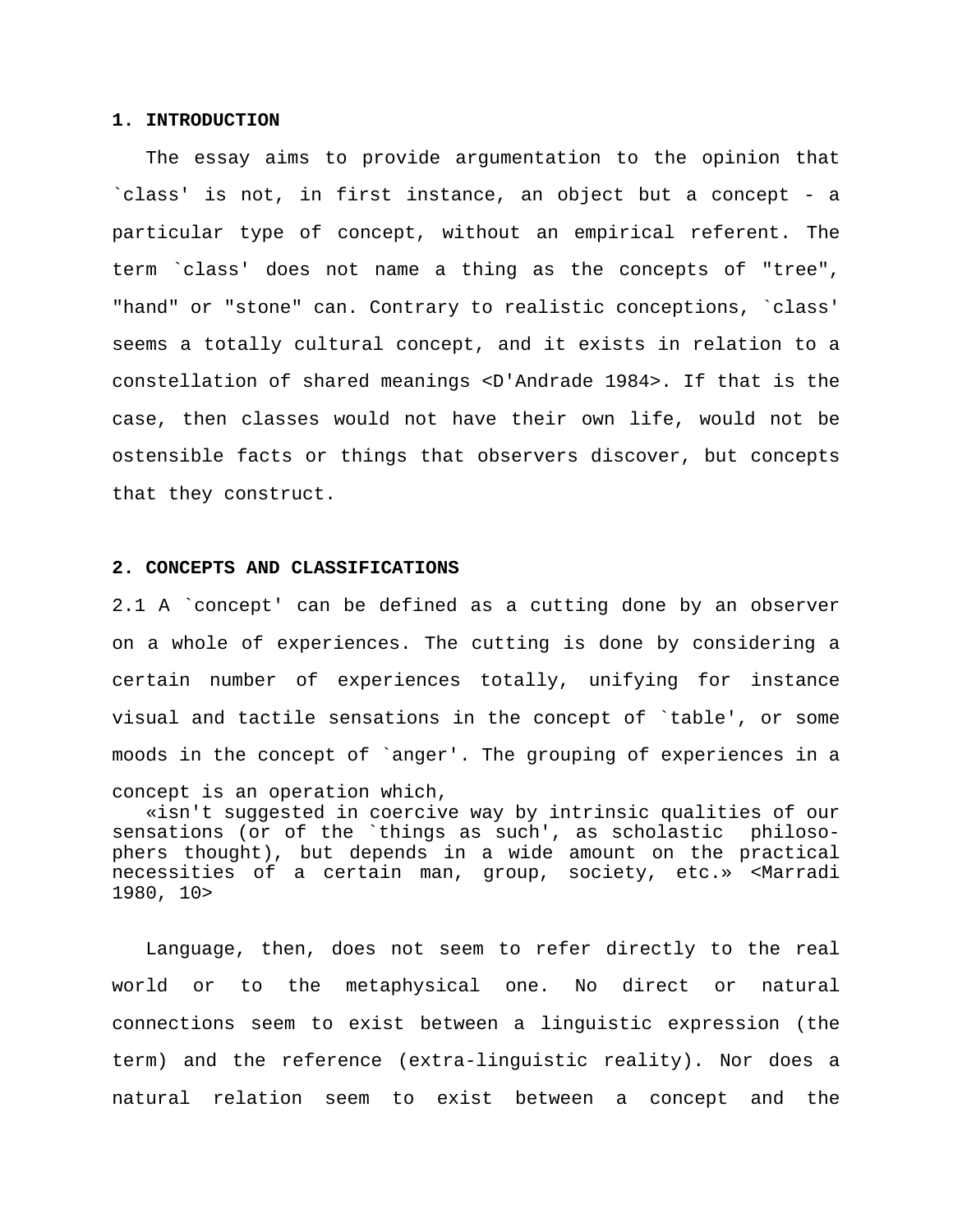reference, itself, or between the concept and the respective term. The connection between the linguistic expression and the thing appears to be for the most part conventional, intersubjectively built, and cultural. But often we forget this. We consider it obvious. We overlook the social action we use to teach children so that they *learn* to associate the three distinct planes (concept, term, thing) as if they were the same.

2.2 In addition to concepts, Marradi <1990> asserts classifications, taxonomies and typologies are mental operations. Furthermore even the activity of classifying which appears natural to the human mind nowadays, is not an invariable trait of human reasoning. Students of oral cultures <Luria 1974; Goody & Watt 1963; Goody 1977>, noticed the absence of categorical or abstract classifications in oral-cultured populations and the *situational* characteristic of their members' reasoning. In Luria's experiments illiterate people identify concrete entities in abstract objects such as geometrical figures. A circle is called plate, sieve, clock or moon. In a square they see a door, a house, a mirror, etc. They do not seem able to give *definitions* of the observed objects, but they describe aspects of such objects. They do not set up *lists*, *rolls*, or anything else just because the information held in a list is information removed from the concrete context, singular and unrepeatable, where they have been gathered, and, through an *abstraction* process, put in a context (the list in a book) far from the original one: terms such as Italian doctors, qualified workers, industrial executives convey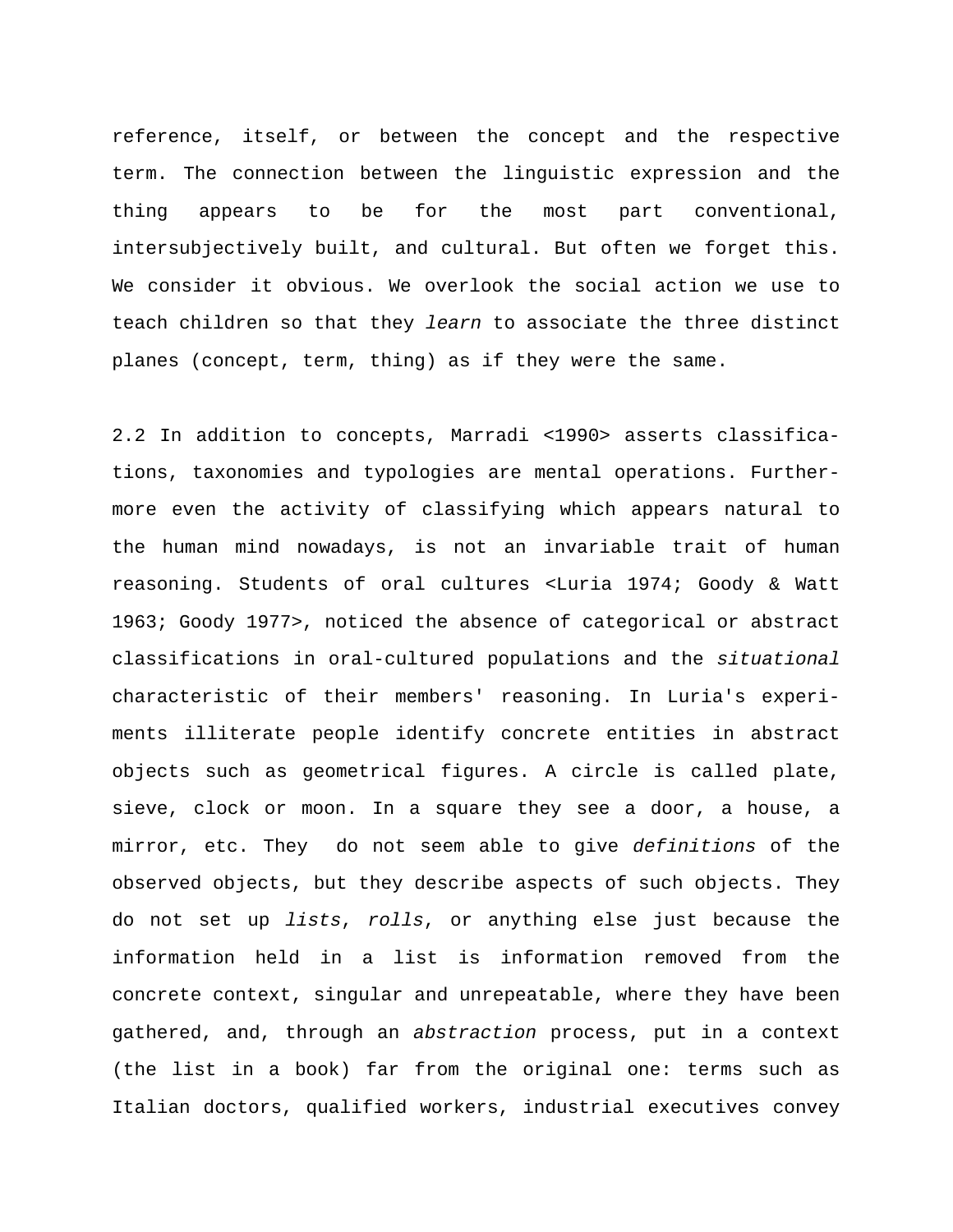transituational information. Lists and rolls only appear with the writing.

 The first rudimentary classifications, then, seem to rise in a precise moment of human history - and not from scientists, as one may believe, but from the influence of common social actors as *technai* people (the breeder, the hunter, the fisherman, the slaughter) <Vegetti 1979, 18>. These professional figures are the ones who open the way to the reifying distance of *technai*, to the elaboration of the first schemes which we would call taxonomical<sup>[1](#page-39-0)</sup> by Aristotle, and possibly to the birth of modern science. In ancient Greek societies there do not seem to be terms indicating the *activity* of classifying as we mean it nowadays <see Gobo 1993>.

### **3. DISCOURSE AS ACTIVITIES CONSTITUTIVE OF OBJECTS**

3.1 Mehan et al. <1986, 81-86> has proposed a triple division of objects: universally perceivable objects (e.g. stone, hand, etc.), partially cultural objects (e.g. infective diseases) and entirely cultural objects. The latter ones cannot exist independently of society members' actions. They are concepts which obtain life *only* through a complex of agreements shared and acknowledged by members/observers, a complex of meanings. Social institutions (marriage, divorce, etc.), psychiatric diseases (schizophrenia, dementia, psychoses, etc.), motivations, soul, intelligence, etc., would all belong to this class. Even if this triple classification does not seem completely satisfactory <Gobo 1993> it seems useful to underline the entirely cultural or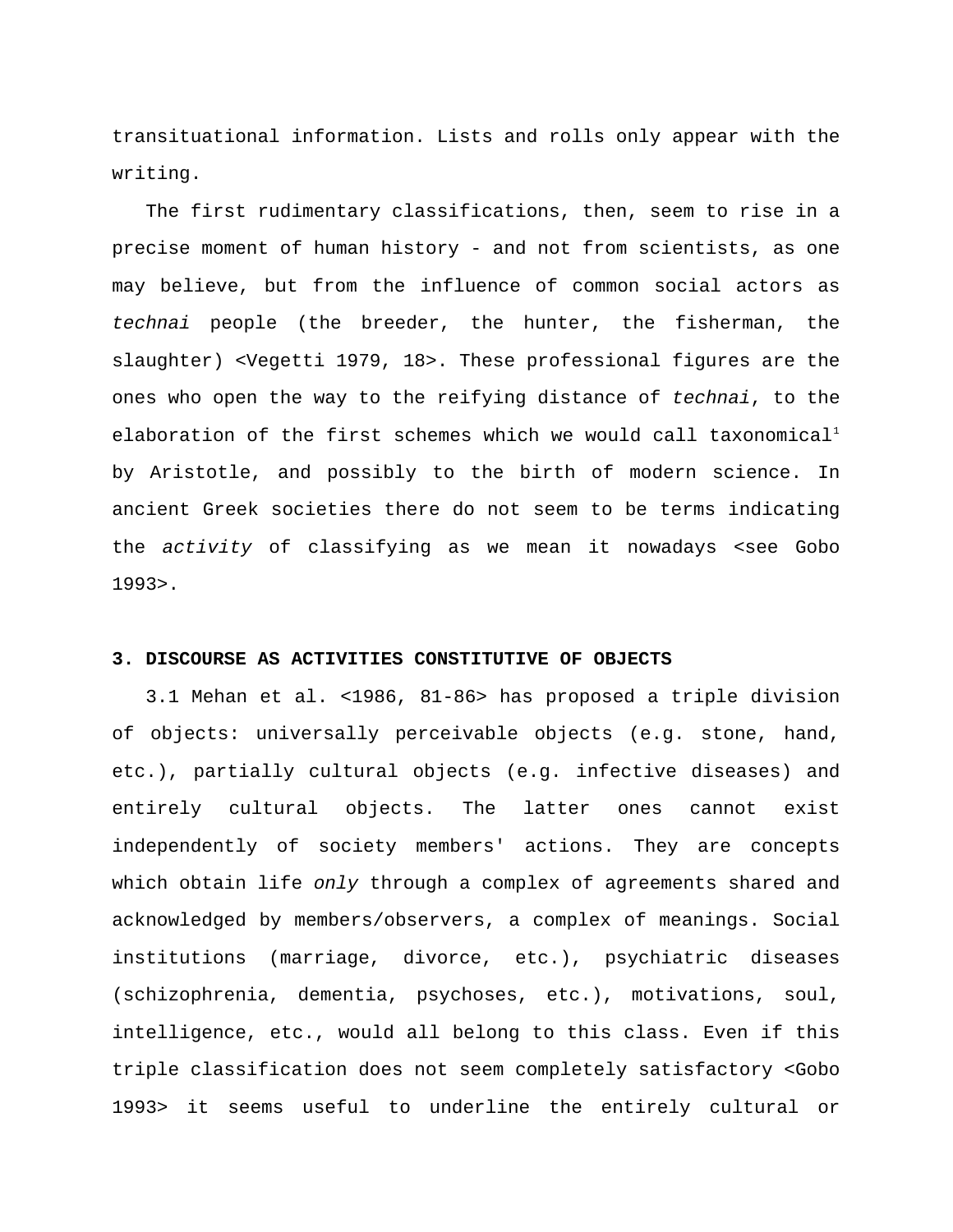conventional nature of the concepts of terms used in sociologies such as `class', `conflict', `status', `integration', `role', etc. Talking, for example, about the phenomenon described as the object `collective movements', Melucci maintains that to it «is imposed in a fictitious way a sociological unity and a real consistence, which instead belong to the observer's presuppositions.» <1989, 10>

Social phenomena are primarly ideas (Hayek 1949, Jarvie 1972). Besides many sociological concepts seem "particular" metaphors, because while traditional metaphors are substitutions of a proper term with a transposition of images (`the sea howls' -as if it was a living being-; `he's gone' -as if the dead had left-; `to devour a book' -as if it was eaten-), many sociological concepts seem *only* figurative concepts because they don't have a proper term. Terms like `society', `system', `class', `elite', `organization', `culture', `power', `prestige', require a training or a co-ordination (Jarvie 1972, 94) before we can use them -i.e. a series of cultural instructions which allow us to see them as objects. Otherwise, they could not be mutuallyrecognized outside the communicative code in which the terms are used. Likewise, talking about the origin of the concept of `economy' Dumont (1977) states:

 "It should be obvious that there is nothing like an economy out there, unless and until men construct such an object. Once it has been built, we are able to descry everywhere in some measure more o less corresponding aspects that we should in all rigor call `quasi-economic' or `would-be economic'. (...) Now, if the object -`the economy'- is a construct, and if the particular discipline that constructs it cannot tell us how it does it -if it cannot, that is, give us the essence of economics, the basic *presupposition(s)* on which it was built up- then we should find it in the *relation between economic thought and the global ideology*," <*ibi* 24,> (which produced this new concept). (...)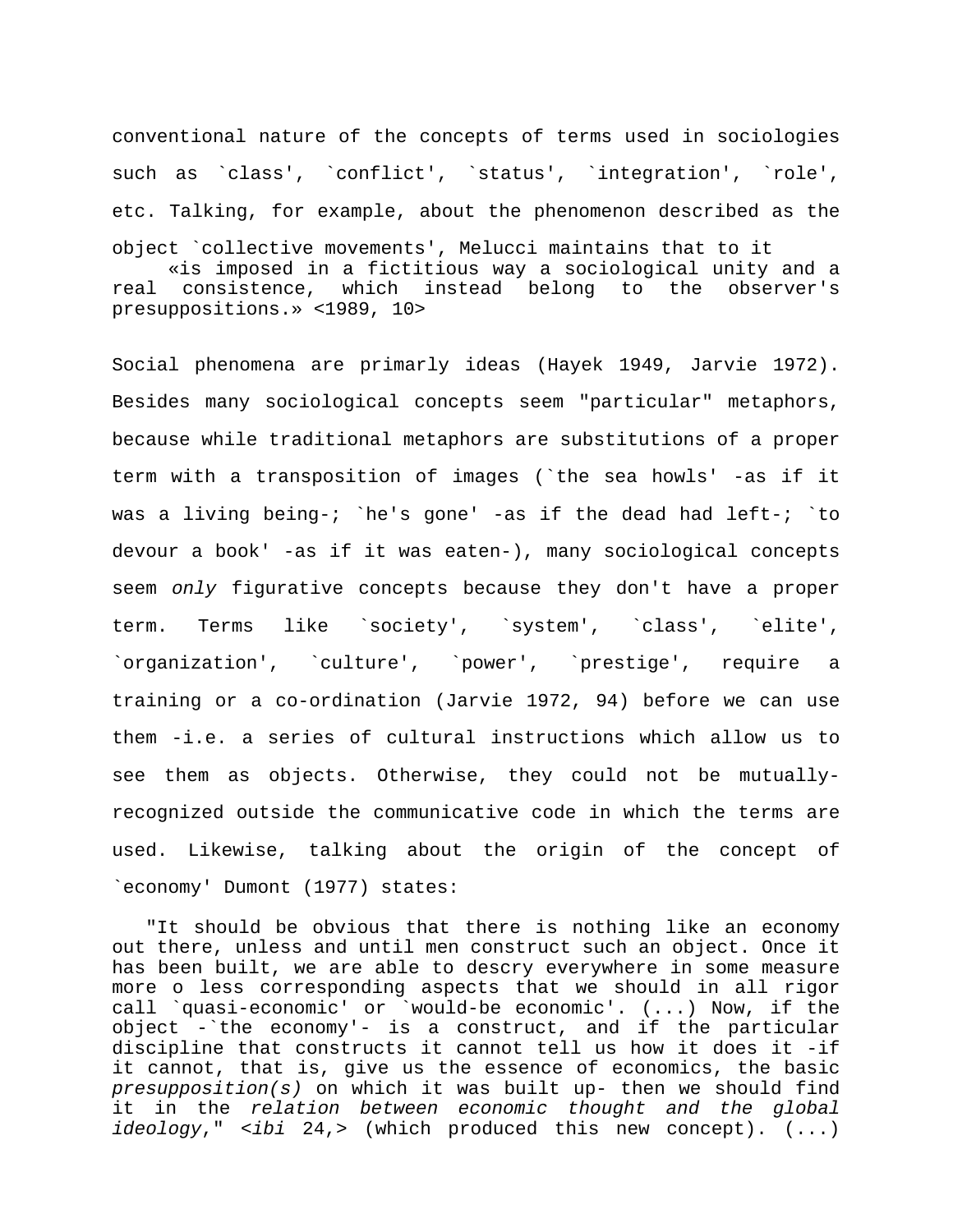After all... economics as science did not develop in a vacuum but in a field where unscientific, common-sense representations were already in existence. (...) In other words, the scientific object was not easy to construct, and the vagaries of its constructors shoe that it was not merely a matter of registering an externally given datum (... but a) mental constitution of modern man..." <*ibi*, 26>

#### **4. THE MAKING OF THE CONCEPTS OF 'CLASS' IN ORDINARY LANGUAGES**

 After having pointed out the constitutive activity of discourse and suggested the idea that `class' seems a entirely cultural thing only, I document where and how these concepts and thing arise in ordinary languages.

 In another place <see Gobo 1993> I documented more extensively the genesis and develop, through the centuries, of the concepts of `class'. Contemporary glottological research identifies the Etruscan derivation of the term `class'. *Classis* is originally indicative of the hoplite phalanx, i.e. the army, in Rome, after the Etruscans' arrival. Subsequently, in VI century B.C., the term assumes a juridical sense too. In the imperial age the military and juridical meanings are extended to another social sphere: the school. Cicero, Horace, Apuleio, Plautus, Gellius, Quintilian use the term with a metaphorical meaning. In any case, since the first century B.C., in contrast with the term `coetus', which meant a tumultuous crowd of people, `classis'

 «usually meant a whole of people, but a whole formed not occasionally or chaotically, rather according to pre-arranged criteria and for a certain aim, being it political or military.» <De Mauro 1958, 312>

 Despite the term `class' assuming, through the centuries, very different and incommensurate meanings, we can notice a constant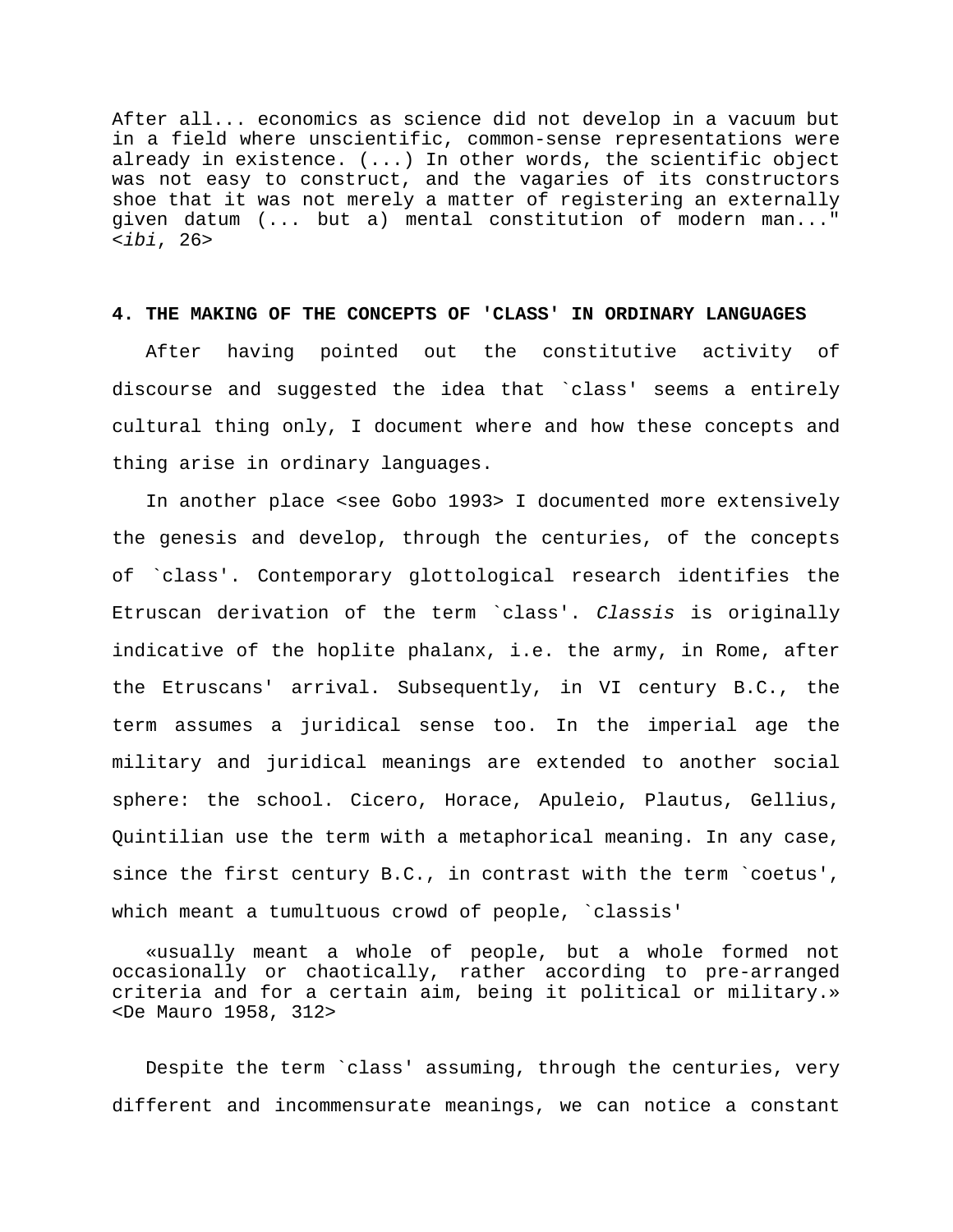in the disparate uses which are made of this word in Europe. This constant is fixed upon to a vision of the world as ordered reality, as introduced by the legislator Servius Tullius (or whoever introduced it). It inaugurates a lasting tradition carried on by teachers, Jesuits, booksellers, biologists, economists, politicians, Hegelians, revolutionaries, historians, sociologists,

 «all the protagonists of the linguistic history of `class', made use of this word every time there was a problem of rearrangement, of organization, so the notion of order which dominates the uses of classis in remote latinity endures still in modern times.» <*ibi*, 313>

# **5. FROM DISCOURSE OF ORDINARY LANGUAGE TO DISCOURSE OF SCIENTIFIC LANGUAGE**

 Now I document as the concept of `class' became a metaphor on the basis of the analogy between the military order and social one. I outline the main steps whom conducted in the science to transform a concept, used initially to point out the etruscan hoplite phalanx, in a metaphor used to classify members of society. The term, belonging to ordinary language and spread out in different environments of social interactions <Gobo 1993>, enter in the science probably through the botanic.

## 5.1 Controversies into botanic

 The Linnaeus' *Systema Naturae* <1735> divided the vegetable kingdom into 24 classes. Il botanic concept arise within commonsense anthropocentric vision of the animal and vegetable world that conceived nature as an ordered `kingdom', with its `people',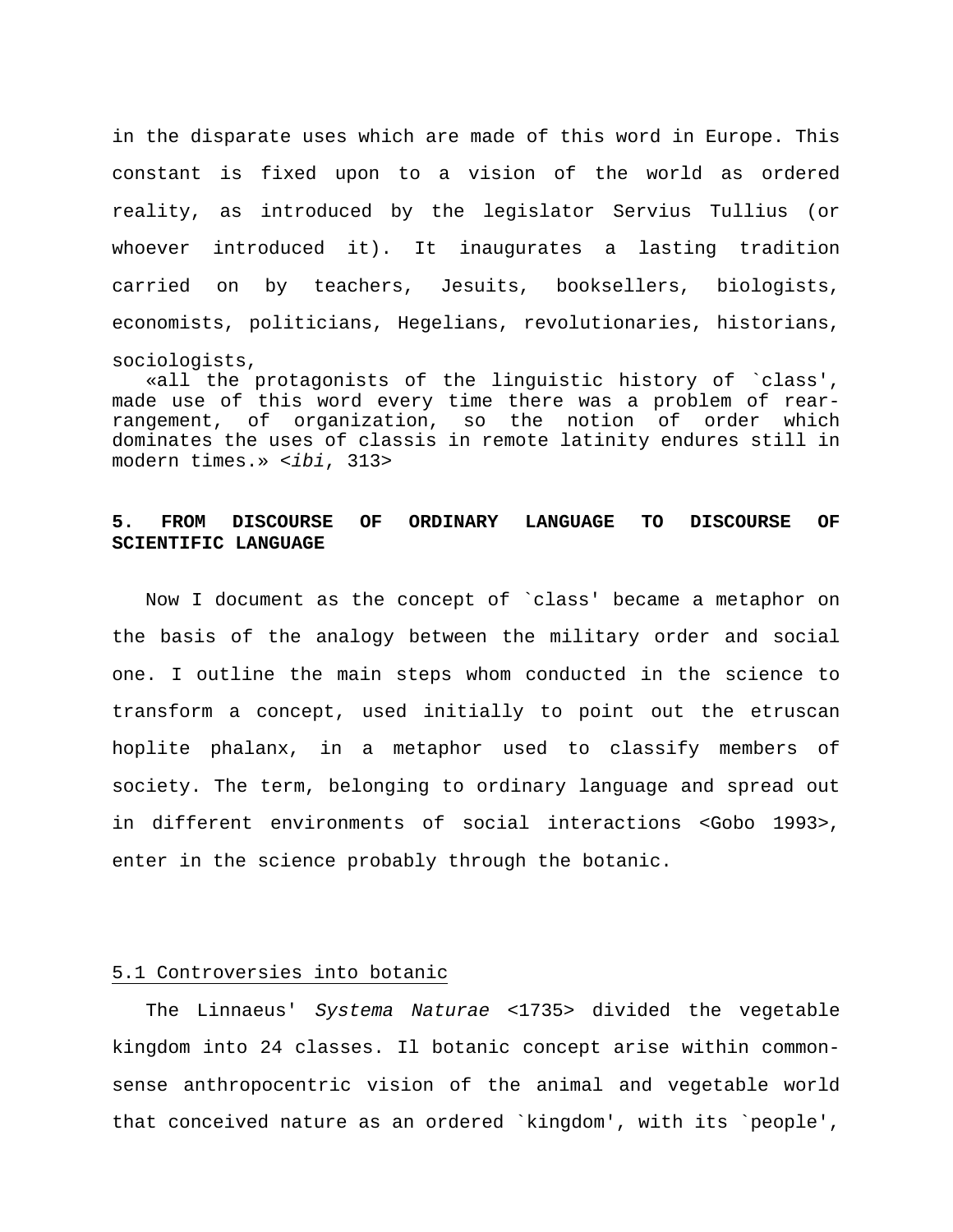its `races', its `families'. Paradoxically just this vision was fading away from philosophy, arts, literature because considered old. Therefore, it seems interesting to notice the analogical characteristic of the term `kingdom' used by Linnaeus. The reference to monarchy instead of republic, a political form rarely present in Europe in the first half of 1700's), indicates the common-sense foundations of the sciences. In the naturalistic science the use of the term `class' seems driven by a politically conservative conception of reality. Paradoxically, the same term will be used, in the following century, with revolutionary intent.

 Foucault <1966, 150-179> has well documented the controversy that opposes Linnaeus against Buffon, Adanson, Bonnet. As we know the linnaean idea won and only with Darwin, a century later, prevailed the idea of conventionality of classifications. Buffon maintains that our general ideas nothing really exists in nature except *individuals*, and since genera, orders, and *classes* exist only scientist's imagination. And Bonnet (1794) states that the divisions into species and classes "are purely nominal", depending on what we want to accomplish with them; they represent no more than "means relative to our needs and to the limitations of our knowledge"» <quoted in Foucault 1966, 147>. The Linnaeus' *creationism* conceives the reality as an given and self-evident object, provided with a fixed and immutable inner order of its own, assigned by a creator who preforms the hierarchic levels of

a reality that is substantially unique. So «while the ontological and epistemological dimensions are regularly mingled, the axiological one is often added: Linnaèus'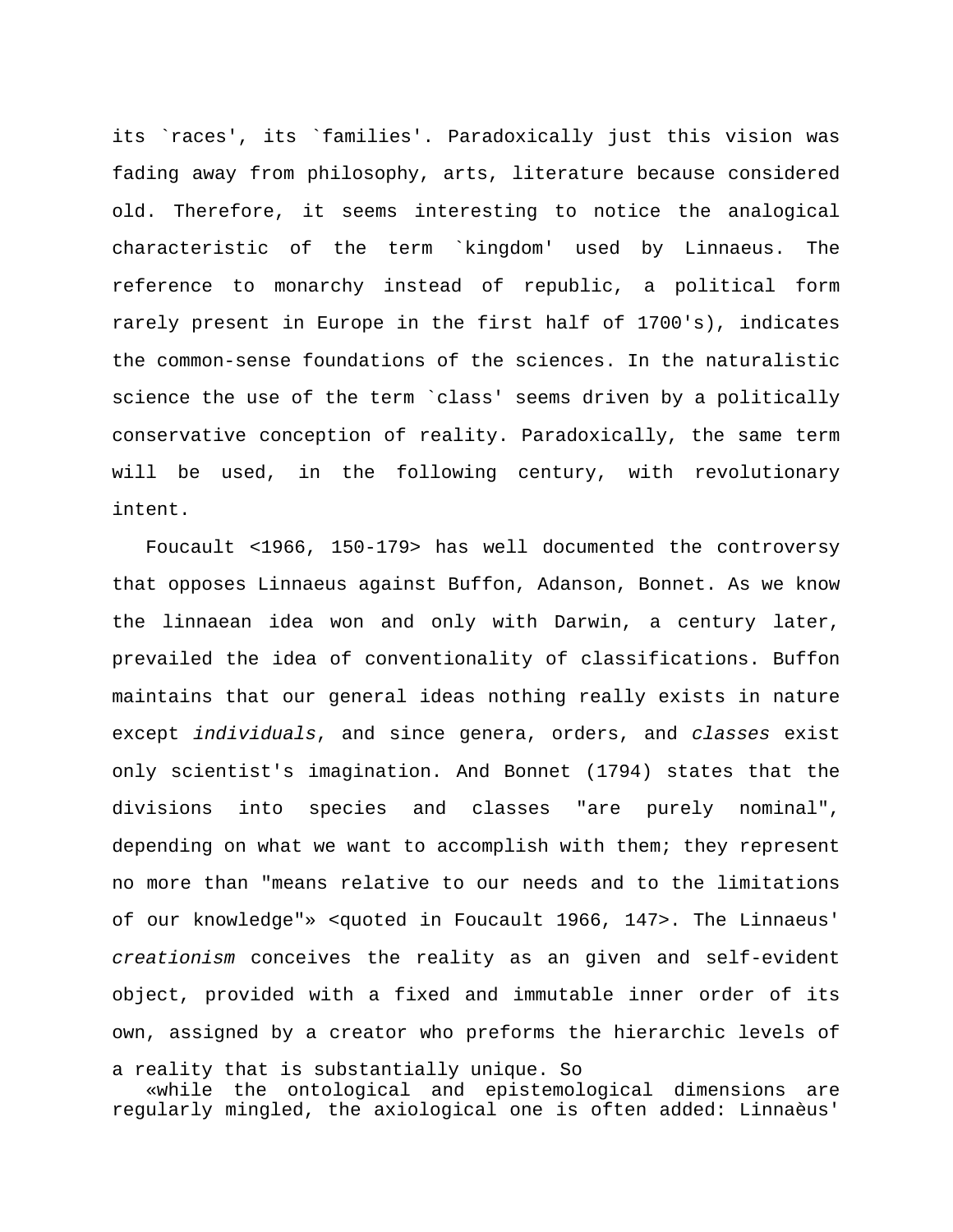taxonomy is also a hierarchy of degrees of perfection, topped by Man» <Marradi 1990, 149>

 Linnaeus seems to determine a turning point in the use of the term *classis-classe*, giving to it a new vitality. So the term `class', already used in the ordinary language, finds full legitimation for introduction in subjects of study which attend to social science just because it was used in the natural sciences. The fashion of that time dictates that

 «everything must be *naturel*, even the complex human society; everything must be *scientifique*, even the study of man. (...) everything must have the *air scientifique*: the ideals of the beautiful words should be replaced with a new rethoric, that of *mots scientifiques*, which everyone must understand. Who answers these ideals are the *Philosophes*: and of the three sects of which the formations consist, beyond the *Encyclopédistes* and the *Patriotes*, the third is the most adequate, the one of the *Economistes*.» <De Mauro 1958, 316>

### 5.2 Economics

 Leader of the *Economistes* is Quesnay. Reflecting on the organicistic foundation which baptize social sciences and most of all on their inferiority complex towards natural sciences, maybe we can understand the reasons of such emulation of the term. It recalls scientificalness and non-evaluation which is supposed to distinguish the naturalistic systematics.

 The term `class' is not included in the *Encyclopedie* of Diderot (the first volume was published in 1751) even though two of the main collaborators, Quesnay and Turgot, use the term in their essays which are part in some items of the *Encyclopedie*. According to Benenson <1987, 22-25> the genesis of the concept of `class' in Quesnay's thought follows four phases: in the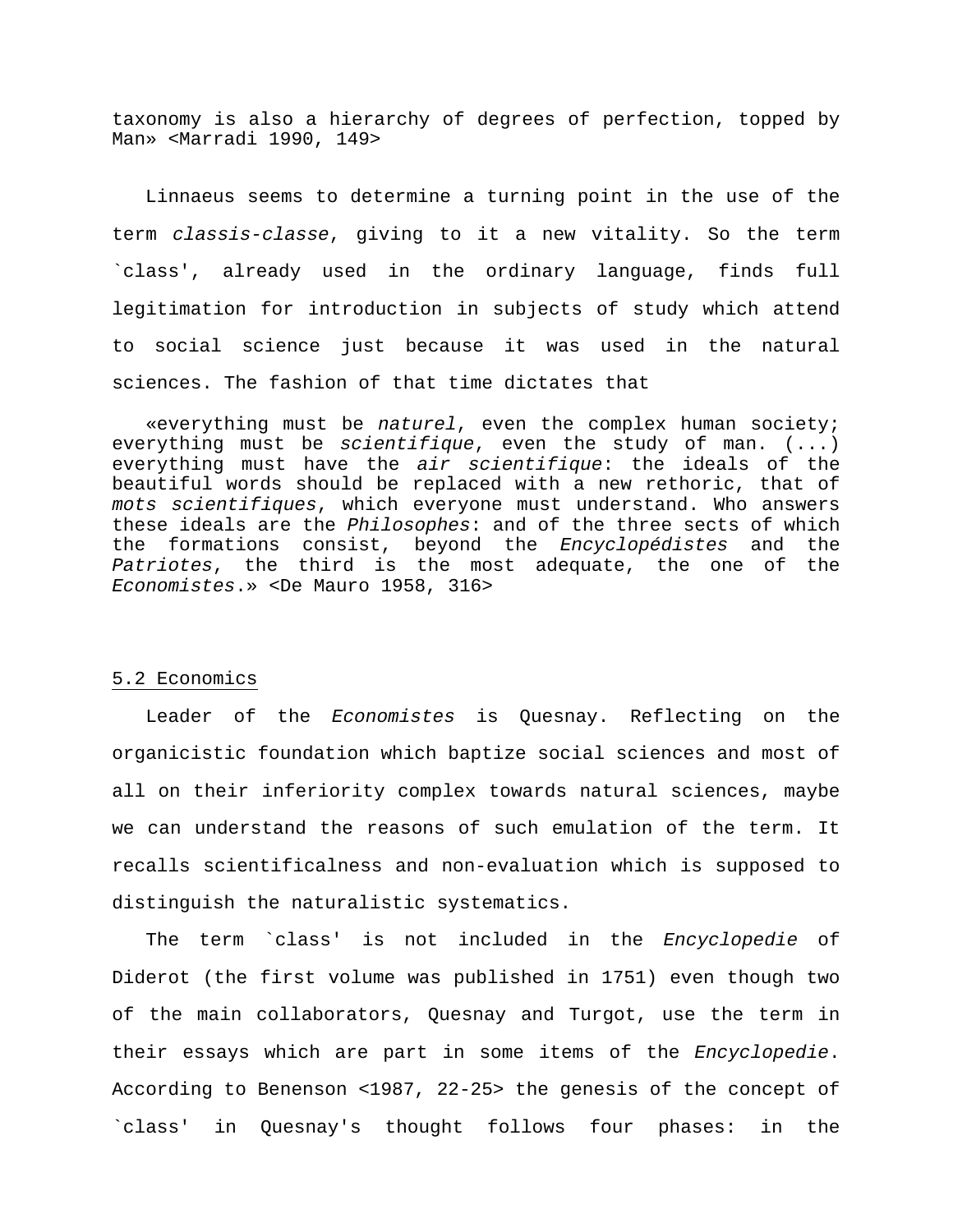preparation of entries `landowners' (January 1756) and `wheat' (November 1757) he used the word `state'; in entries `men' and `taxation' (1757) he abandons that term, simultaneously replacing it with `classes'. In the entry `men' there are two classes, landowners and hand-manufactures; in the entry `taxation' four income categories are referred to as classes. We can notice the arbitrariness, and then construction, of such division. At the end of the *Tableau Economiques* (December 1758), class becomes a concept which combines an economic function with an income category. Quesnay applies to the distribution of wealth the analogy of the circulation of blood based on his medical experience. Social life, like the human body, is to Quesnay a large organism guided by universal principles which reflect the natural order of Providence. A theological foundation seems to be at the basis of making of economy as category independent from politics. As Schumpeter observes, we are in harmony with scholastic philosophy: within a theological order, man as free actor is not parted from nature.

## 5.3 At the dawning of social sciences: Saint-Simon

 Saint-Simon <1760-1825> and, after him, his followers, seem to give a decisive impulse to achieve a new concept of `class'. After 1822, in the final phases of the development of his doctrine, the author takes to the extreme the consequences of the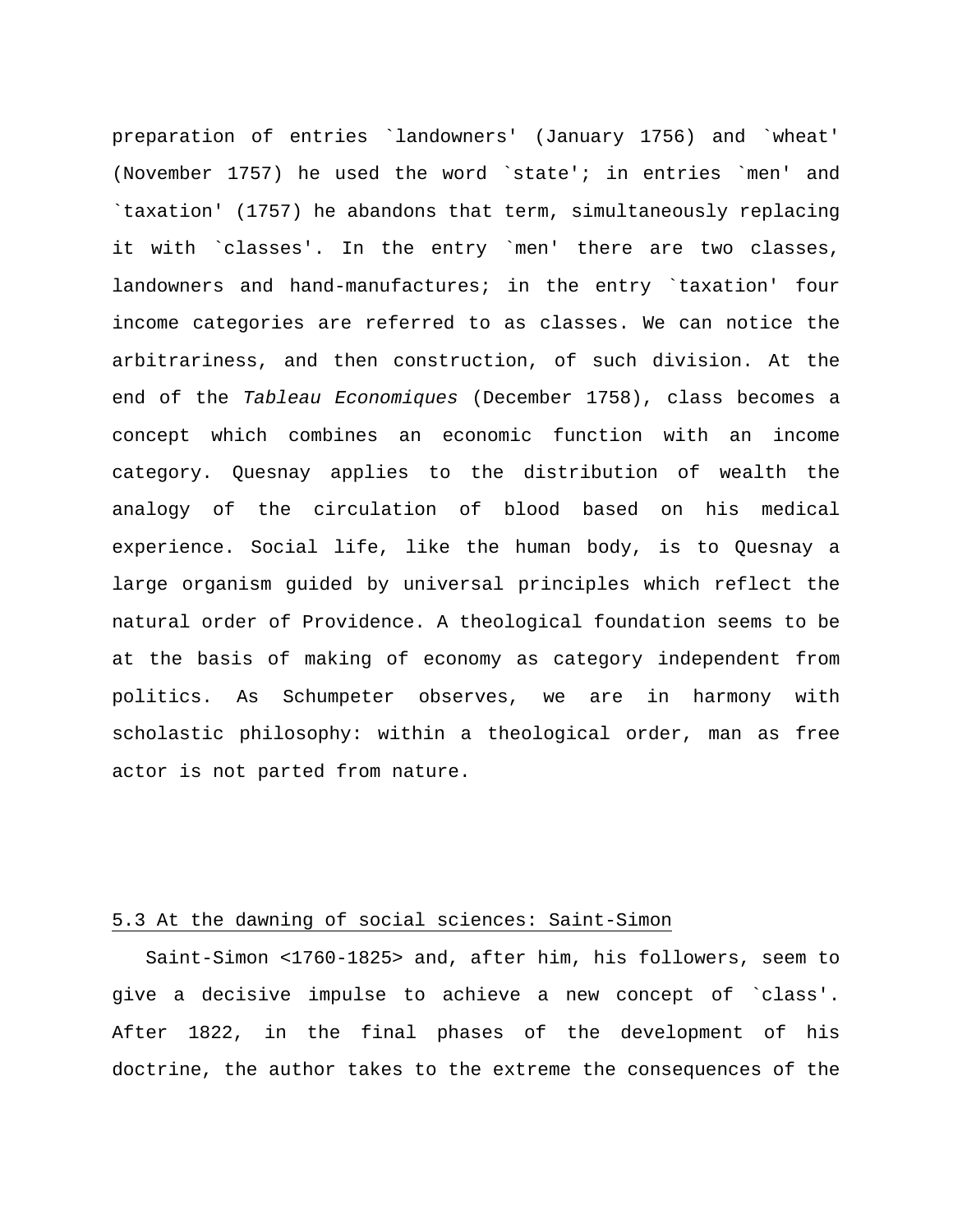social implications of an idea which he had found for the first time in the work of physiologist Bichat  $(1771-1892)^2$  $(1771-1892)^2$  $(1771-1892)^2$ .

 The new philosopher of society, convinced that physiology is the only solid basis on which a social theory can be built, *constructs* many schemes of social classification, until he reaches three mutually exclusive natural classes: the rational ability (the brain) is the fulcrum of the activity of scientists who have the task to discover the positive laws and express them as a guide for social actors; the motor ability of Bichat is transformed into the industrial class (managers and manufacturers); the third class, corresponding to the sensible man of Bichat, is made of artists, poets, religious leaders, ethic teachers, etc., who had the task of improving the morals of society.

 The reemergence of the word bourgeois is due to Saint-Simon. The use of that term during the ancient regime was very common, but with the French Revolution it dropped into disuse <Furbank, 1985, 27>; Saint-Simon is among those who rescued this word. In his opinion the Revolution did not succeed in its plans (one of which was to elevate the condition of workers), because it was betrayed by a group made up of Girondistes, Jacobins and Bonapartistes, on whom workers relied instead of fighting in person for their own cause.

 «This small but dangerous group, according to Saint-Simon, was really no more than an offshoot of feudalism. And he tried out various names for it, *légistes*, *avocat*, metaphysicians, `the Bonapartist feudality', or `the intermediate class' - before, in 1823, settling upon the name `*bourgeois*'[3](#page-39-1) .» <*ibi*, 26>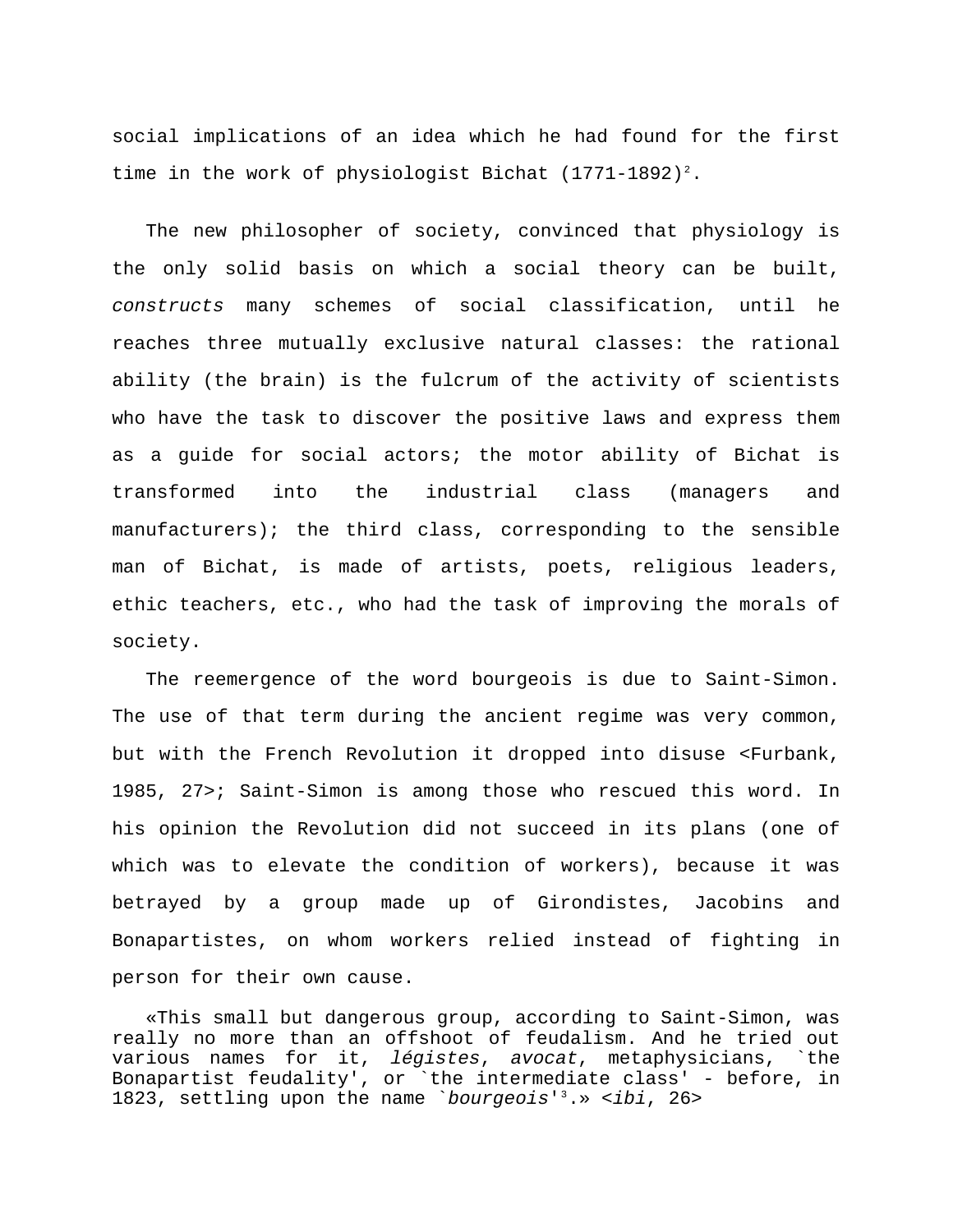Even if the uncertainty seems situated on the terminological level, that is a conventional name labelled on a self-evident thing, I think this uncertainty as located overall at the level of the thing itself. While the French liberal thinkers identify the middle-class with the majority of the nation (the historian Thierry compares the middle-class to the whole of all workers), Saint-Simon conceives it as that small group thus changing an obsolete and ambiguous term and giving it new meanings. After his death Saintsimonians propagate the master's idea. From 1830 to 1831, they endeavor to impose the Saintsimonian definition of `bourgeois', meaning a small group of exploiters, notwithstanding the completely different definition used by the liberals. In a few years the Saintsimonian definition gets the upper hand and the term bourgeois undergoes a third change of meaning. In addition, the Saintsimonians expand the valuative definition applied to the term by their master making the word `bourgeois' even more of a disparaging expression.

### 5.4 The French political essay

 In XVIII century the Enlightenment, naturalist and equalitarian ideology seems faded and the term `class', that with it had new strength, faces an alternative: to be abandoned or transformed. The fascination of scientistic ideology, that the new century inherited from the previous one, and that the word `class' embodied seems very strong, so the second solution win out. And while in botanic it keeps its eighteenth century meaning, in politics and human sciences it assumes a conflictual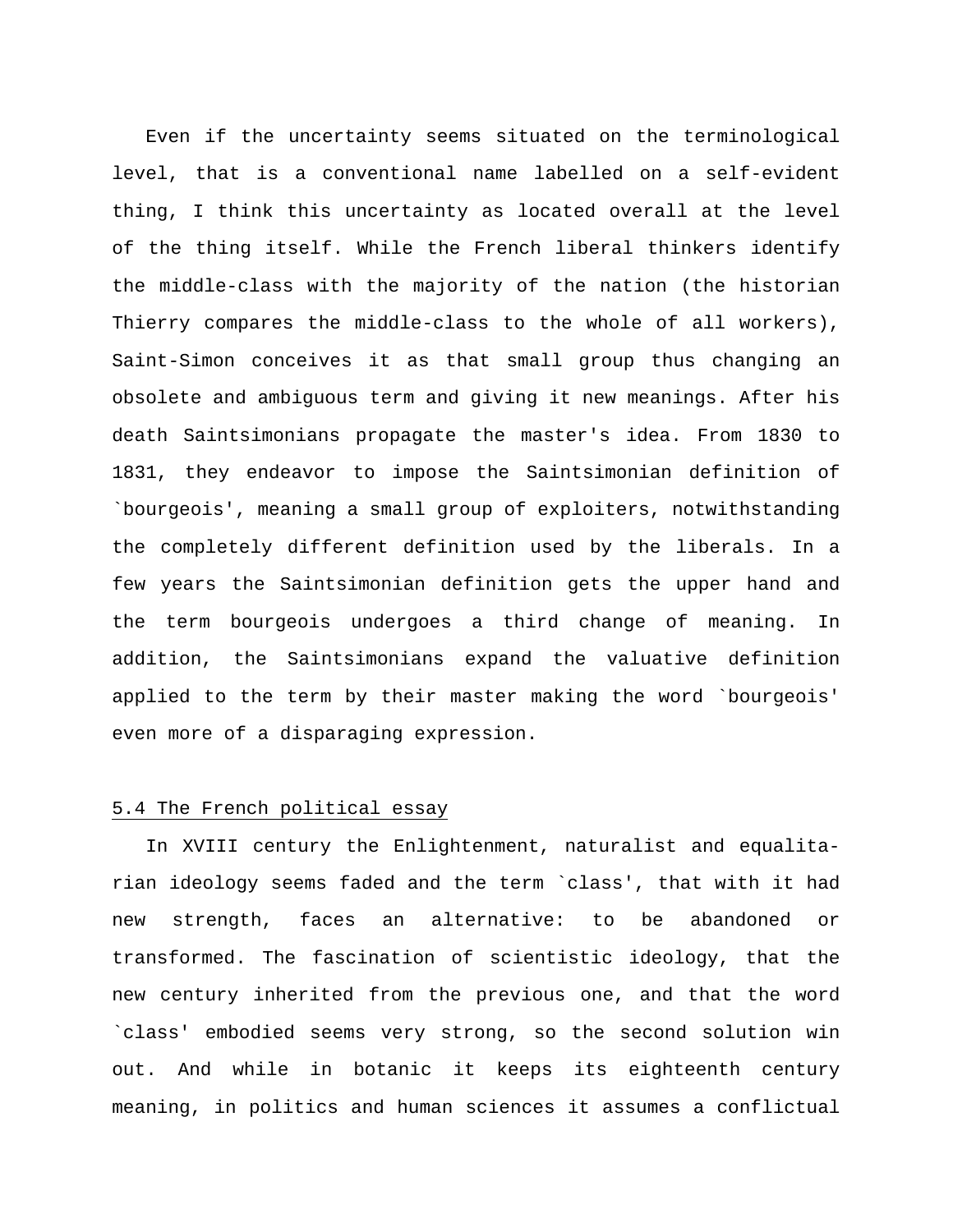meaning which had been extraneous to it until that moment. The intensional property `conflict' attaches to the previous concept of class, transforming it. The main scholarly seems to be Mably <1770>, Ricardo (Saint-Simon's contemporaneous), Granier de Cassagnac <1838>, La Mennais and Guizot, but they specialize uses already present in ordinary language <see Gobo 1993>. Guizot conceives classes as historical and most of all political realities, contrary to Hegelian Stände, just historical and juridical realities. Once again, used to a revolutionary idea bound to `classes', may be surprised to find that it is also a conservative author who inaugurated a new definition (conflictual), next to the botanical one (organic and harmonic) that still exists.

### 5.5 Marx's conversion

 «One can date reasonably precisely the moment at which Marx adopted the French term `bourgeois'. It occurred in the last months of 1843, the time of his arrival in Paris and his first encounter with French workers' associations - the time, indeed, when he formulated his whole characteristic `class' terminology: `bourgeois', `proletariat', and `class' itself.» <Furbank 1985, 33>

 In the *Critique of Hegel's Philosophy of Right* <1843, summer>, Marx still uses the term *stand* (rank) as Hegel used it. But just five months later, in the draft of the *Introduction* of a planned revision of the same *Critique* (called *Contribution to the Critique of Hegel's Philosophy of Right: Introduction*), he inserts the three new terms. Between the two moments Marx has been in Paris (november, 1843) and encountered the activity of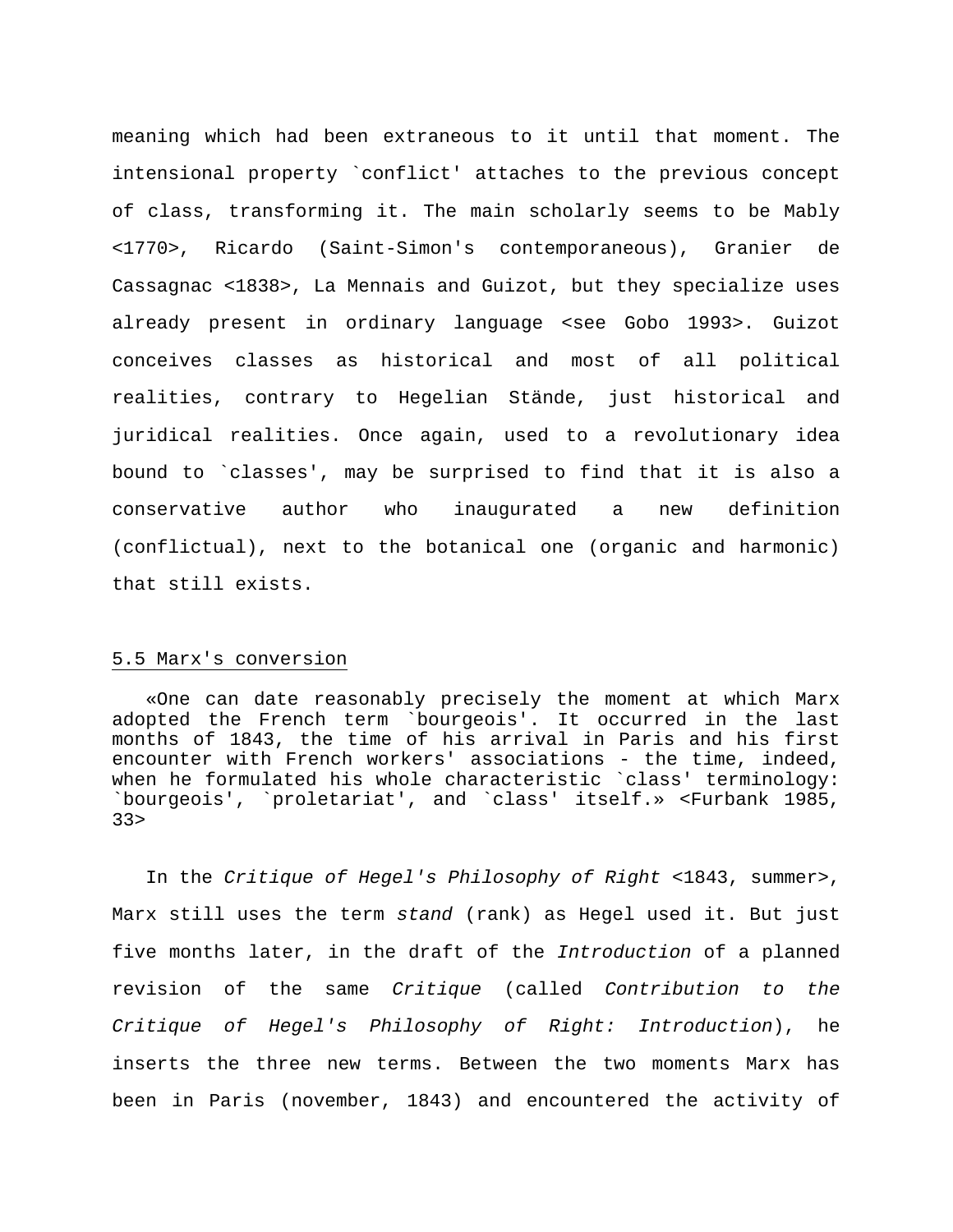socialist, fourierist, proudhonian groups. This visit to the French capital and the fulguration that Marx has when he comes into contact with French workers are probable reasons for the sudden modification of the author's language<sup>[4](#page-39-1)</sup>. We can say that the Marx who arrived from Germany is not the same Marx influenced by his French experience: even if physically they still are the same persons, cognitively they seem to be two different persons.<sup>[5](#page-39-1)</sup> However the three terms (`bourgeois', `proletariat' and `class') are French and precisely of saintsimonian derivation. Such influence seems also to be implied because Marx always uses the French term *bourgeois* instead of the German *bürgerlich*, that meraly means civil or civic, very similar to its root, *bürger*, which means citizen or town-resident.

 Saint-Simon's influence on the 25-years old German seems considerable, not only directly through writings, but even through the ideas that between 1830 and 1840 are greatly expanded even outside intellectual settings. Many Saintsimonian ideas penetrate into the programs of socialist parties as slogans <see Manuel 1962>.

### 5.6 Some of cognitive schemas in Marx's thought

 The elements of contact with Saint-Simon's thought, even if not always of automatic influence, seem various. Sketching a picture, necessarily roughly and schematic, I stress a number of similarities.

 The saintsimonian conception (also Babeuf's one, Guizot's, etc.) of society divided in classes penetrates the reflections of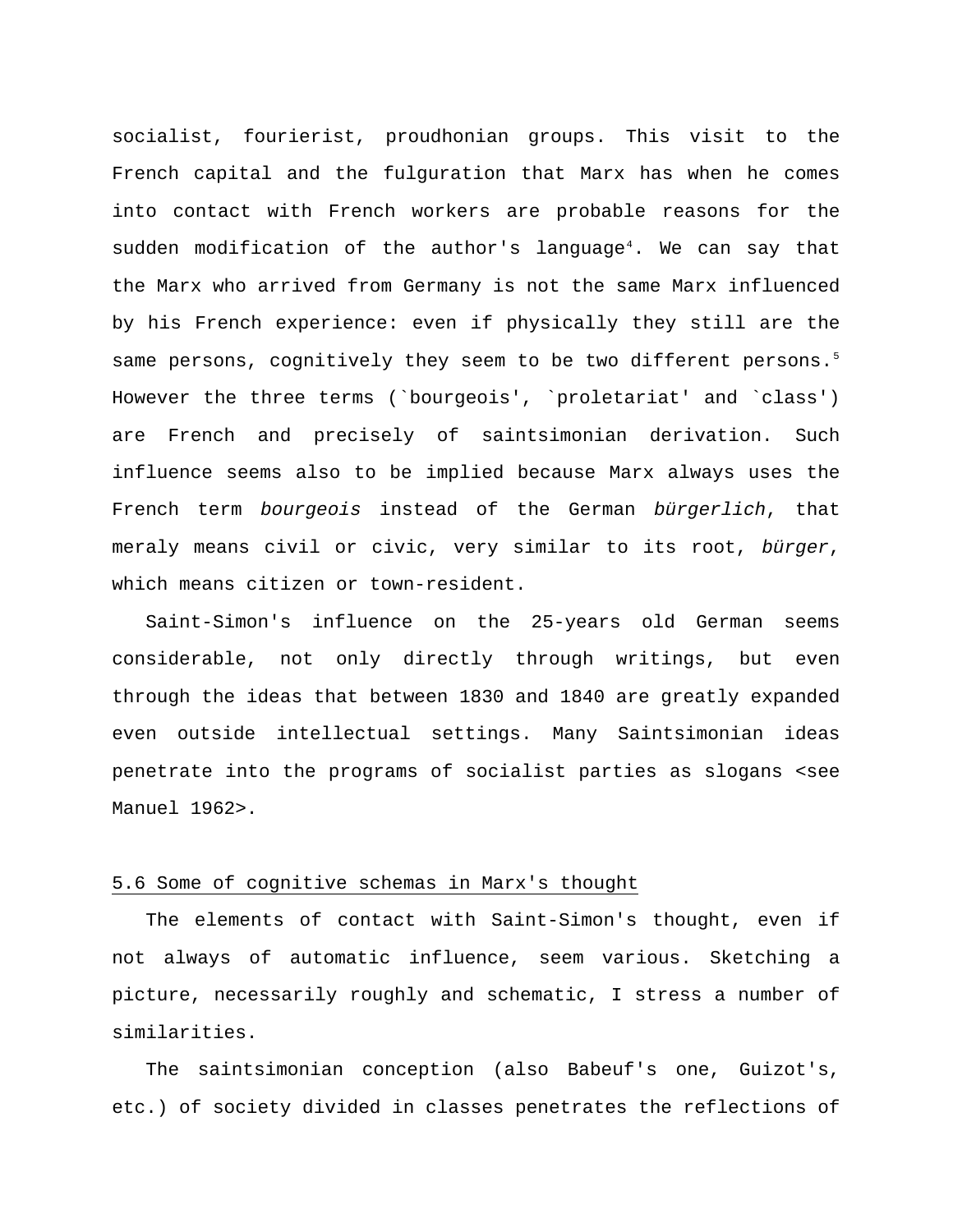the German; however different Marx's analysis of historical process may be (Marx conceives classes in an evolutionary way, while for Saint-Simon they are natural and permanent), their position seem similar about the type of society that would emerge from the last class conflict. In such society, power conflict among human beings would cease.

 Both seem to consider aggression a temporary, rather than permanent, characteristic of the humans, an historical manifestation that would disappear with change in the actual society. Humans are by nature good, and humanity is naturally induced toward an universal association. This metaphysical and naturalistic foundation of goodness belongs to Quesnay before Marx and Saint-Simon.

 Marx, assimilating Saint-Simon's and other French authors' radical positions, seems to puts the political and social project before analysis (as Quesnay also does). Emancipator intent leads his theory and his

 "economical prospect is used to give a solid contour, a decisive character to what was already there.» <Dumont 1977, 114>

within a precise philosophy of history; Marx seems first a revolutionary, then a scientist. To this moral engagement he remains tied all his life. Marx, rejecting the concrete idea of a utopia ("the man who draws a program for the future is a reactionary" he wrote) in the *Critique* traces a distinction between what is human and what is not, between authentic and non-authentic needs, between needs and capacities, resorting to utopian thought.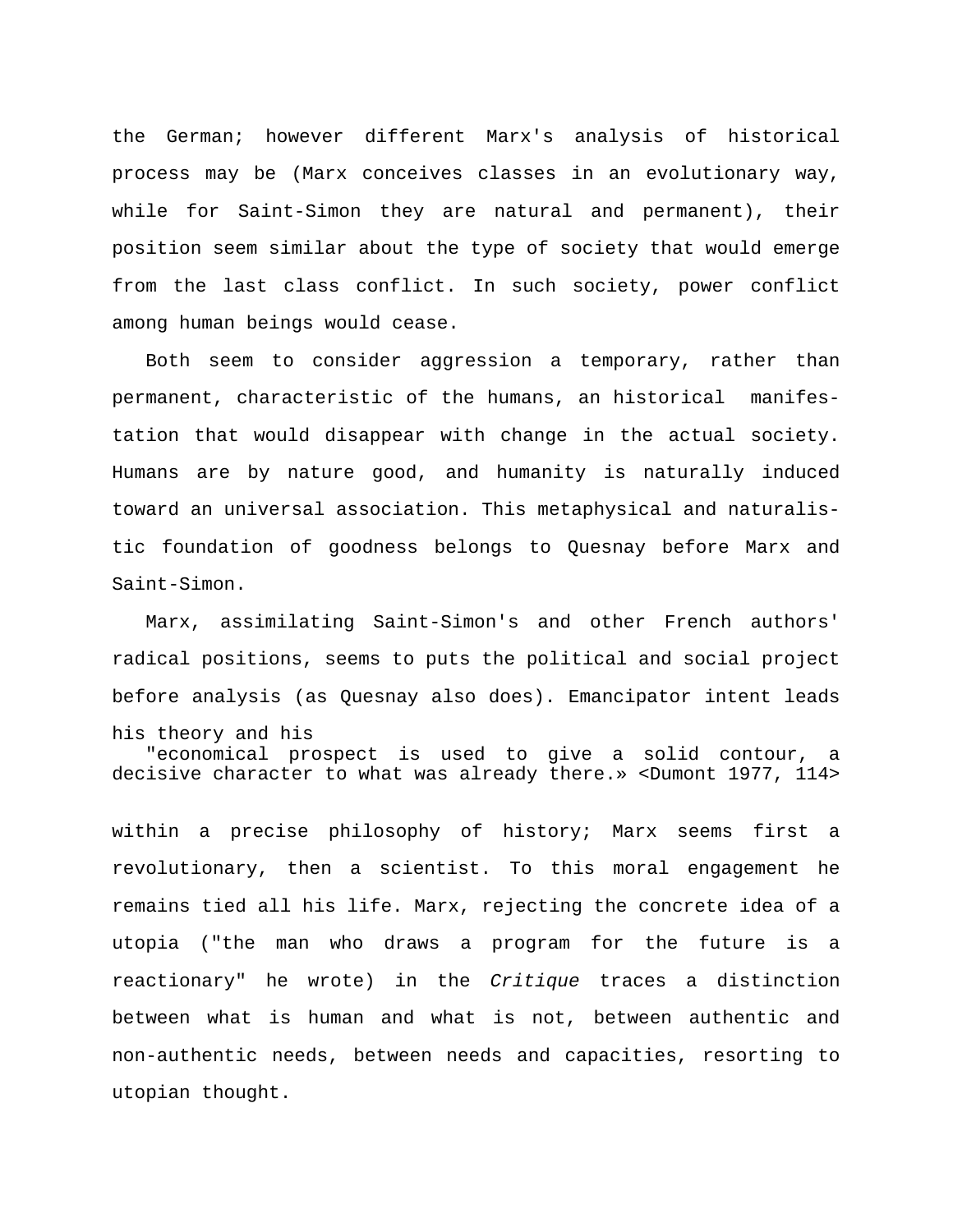Saint-Simon foresees that in the `good society' government's action and command's function would be greatly reduced until they become nearly null. Also in Marx's idea, the dictatorship of proletariat, the last configuration of the State, would be surmounted.

 Marx seems very attracted and impressed by the attacks of Saintsimonians on bourgeois habits; the marxist irony of bourgeois morals draws a lot from Saintsimonians' and Fourier's theses <Manuel 1962, 202>. Even though they do not know the Hegelian idea of alienation, the latter describe many of symptoms of the bourgeois spiritual illness which Marx discusses about ten years later.

 Saintsimonians lead a bold attack against Malthus and the liberal economists with a violence unknown to their master (who was an admirer of Say and Dunoyer) reporting the miserable condition to which proletariat is condemned for the actual distribution of property. And we well know how such themes became the *leit-motive* of Marxist thought.

 Saint-Simon recovers a defamatory meaning of the term `bourgeois'. Marx, in turn, takes possession of it amplifying (as Saintsimonians do before him) the insulting meaning of the expression. Karl Schurz, who meets Marx at the end of the 1840's before becoming U.S. senator, writes:

 «I remember most distinctly the cutting disdain with which he pronounced the word bourgeois: and as a bourgeois - that is, as a detestable example of the deepest mental and moral degeneracy he denounced everyone who dared oppose his opinions.» <Schurz 1906, 138 quoted in Furbank 1985, 34>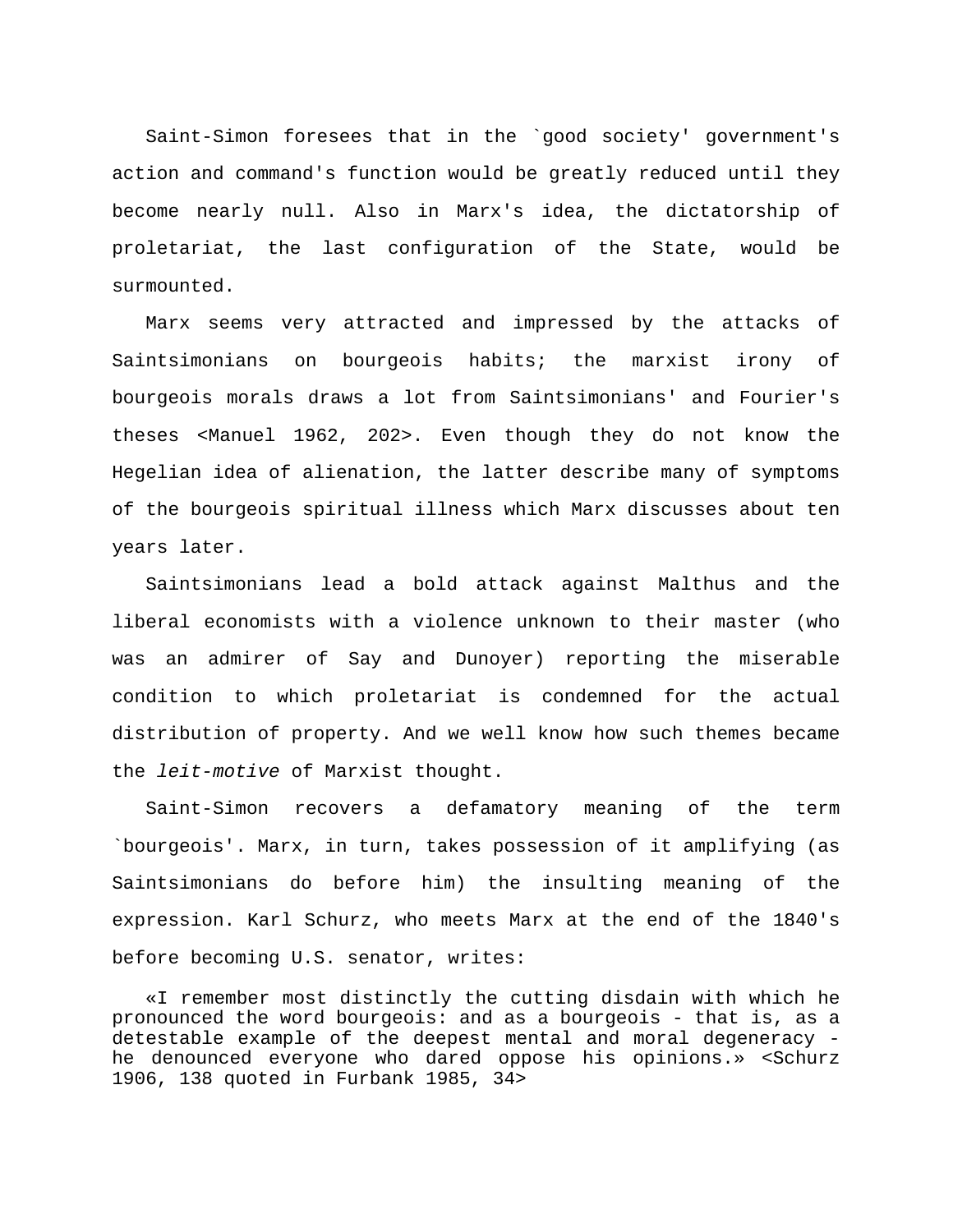That attitude is also very common among artists and writers of that time. At the beginning of the 1840's, Flaubert conceives some of his most famous works, attacking with vehemence bourgeois morals, defaming bourgeois psychology.

The young Marx imitates Saint-Simon's language taking from it

 «a dictionary (social contradiction, industry, organization, etc.) that replaces the previous one (man, generic being in himself, objective and subjective, etc.)» <Santucci 1979: 16>.

Also, the marxist emphasis of "each according to his capacity" recalls the Saintsimonian slogan that founds the new order on the fact that each person has a natural position of his own.

 Marx conceptualizes economy, as a totality and society as a system of interdependent relations. He approves of Quesnay's attempt to represent the whole process of the capital production and considers it as the most important intuition that economics produced up to that time.

 Marx is engaged in the construction of an economic-social thought of scientific kind and as such his language is full of terms in use in the natural sciences (society's anatomy, discover, demonstrate, etc.). According to the ideology of natural sciences, Marx thinks that is possible to do neutral and objective analysis of social relations.

 His analysis goes together with a *realistic* epistemology of the social world. To Marx classes exist, they are not a mere heuristic expedient only. They can be pointed out in the same way as physical objects because they are under everybody's eyes. Dahrendorf insists on the point that, in Marxist theory, classes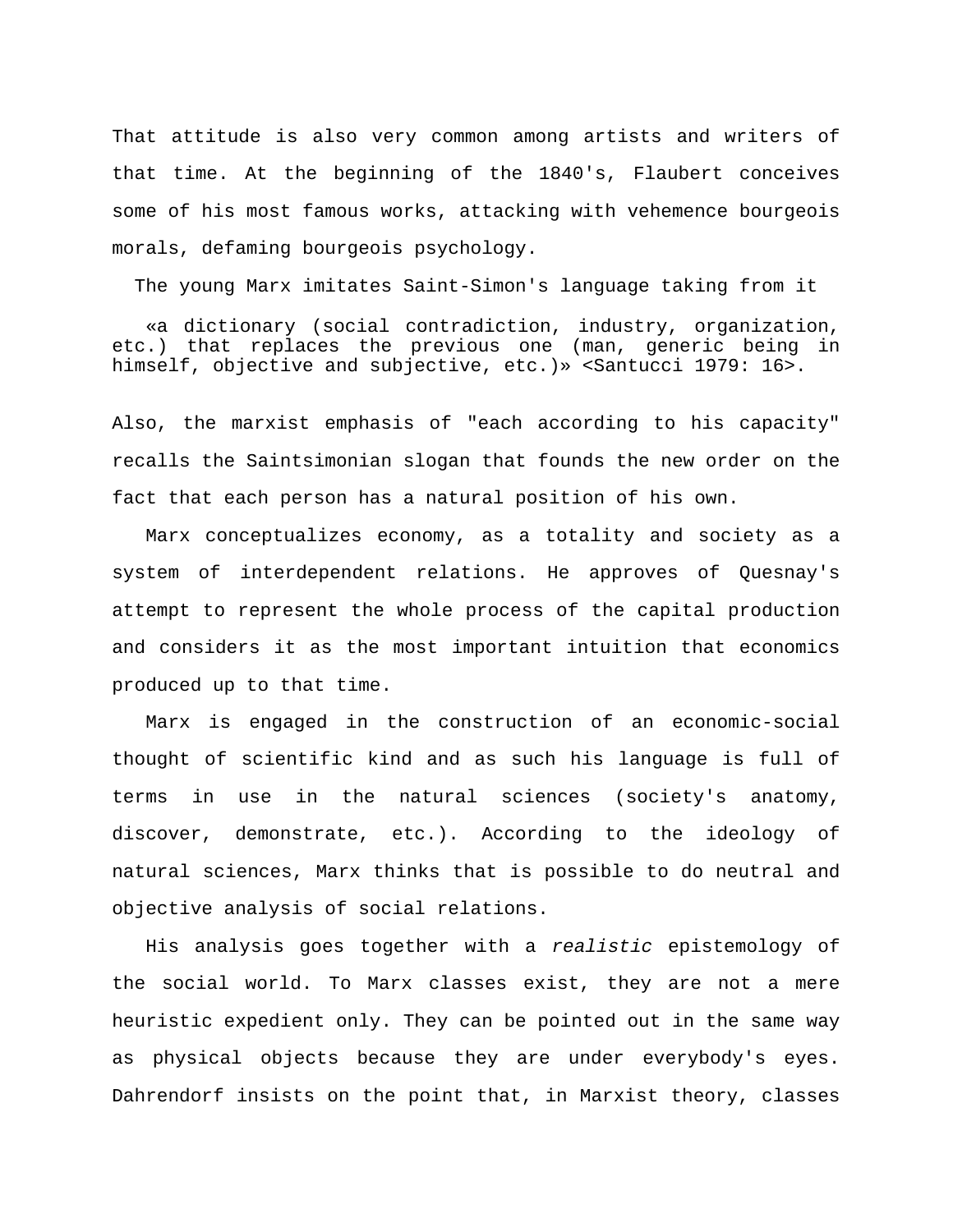are a heuristic notion, a logical instrument, a way to explain the social change. But Marx does not seem to be conscious of or to agree with the metaphorical nature of the concept. Marx seems convinced that «The history of all hitherto existing society is the history

of class struggles». <Marx 1848, 55>

And he argues that the task of science is to discover the relations between essence and appearance of a phenomenon. If they were direct and evident, science would be unnecessary.

### 5.7 The concept of `class' in Marx

 After having traced some common-sense, scientific, and extra-scientific foundations in the stereotypes and prejudices expressed by Marx, we can begin to examine the details of his concept of class. It is known that the third volume of the *Capital* provided for a chapter on `classes' never finished for the author's death. Only some initial phrases of it exist

 «Considering the enormous importance of the concept of class in marxist doctrine, it is surprising that in his and Engels' works we never find a definition of this concept, constantly used by them.» <Ossowsky 1963, 81>

The term `class' in Marx's works has changing connotations and it is anything but clear. He defines distinct groups at times in a political way, at times in an economic way, at times in a psychological way introducing the variable `class-consciousness'. Maybe the semantic differences regarding the term `class' are not important to Marx, because he projected further social development making them obsolete. In that context, he would have given a new definition of classes based not on of an ordinal criterion of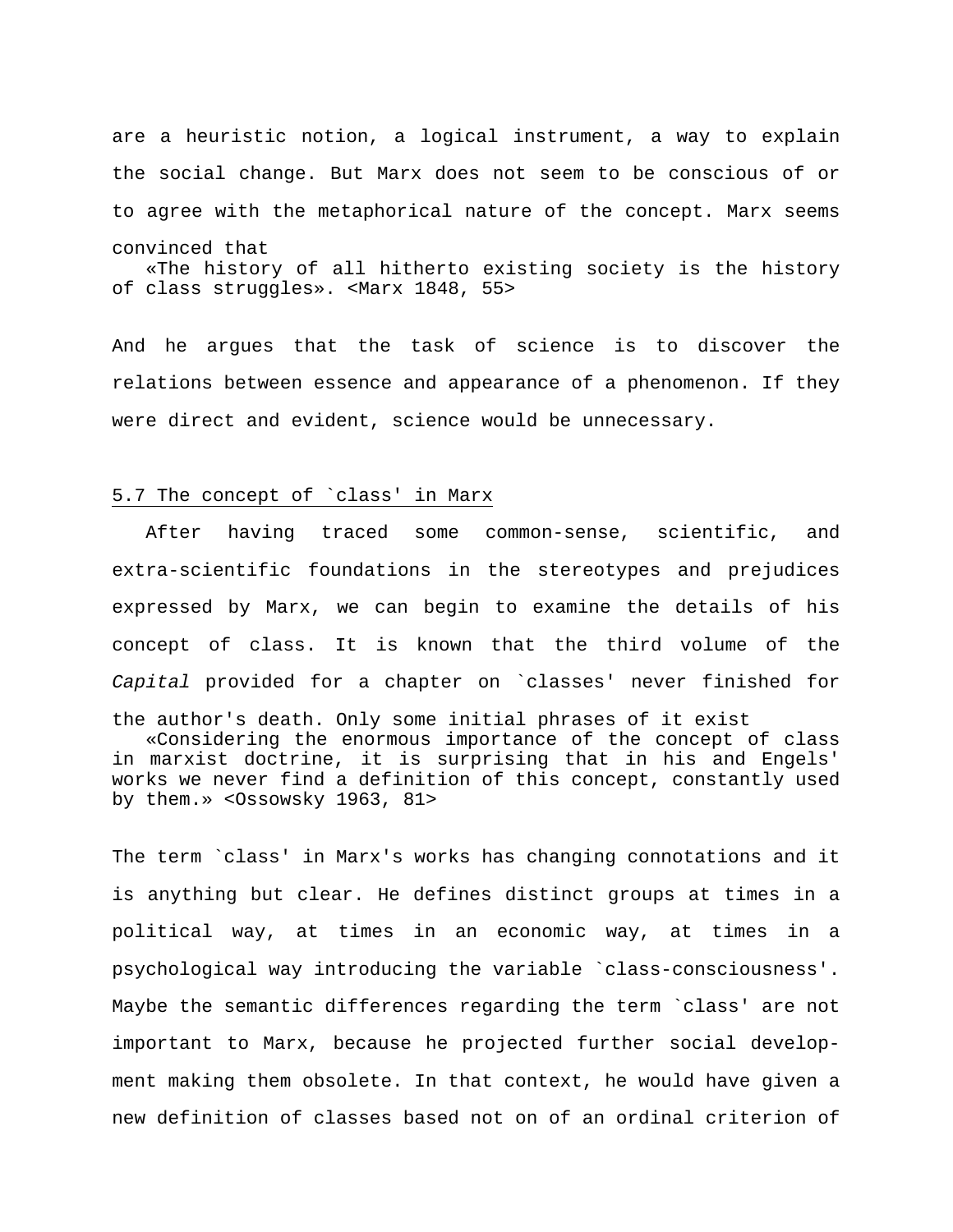the income (since in this way we could get a variety of classes) but on their role in the production process. On the grounds, then, of relations of domination, classes change from merely economic entities (as they are in Quesnay's theories) to political entities (as in Guizot). In political terms just two classes exist: proletariat and bourgeoisie, which come from the three big social classes of modern society: workmen, capitalists and landowners.

 «Marx as revolutionary, economist and sociologist, thus inherits all three fundamental ways to conceive the class's structure which we find in the history of European thought: dichotomic scheme, gradation scheme and functional scheme. At the same time he introduces a fourth, peculiar way to conceive this structure: through the crossing of two or three dichotomic divisions. This is the way that became for us the classic marxist scheme, although this is not the scheme Marx uses in the reflections about the concept of class made in the last pages of his main work.» <*ibi*, 93>

In reality there are other classes like the middle classes, and the sub proletariat, but over time they necessarily join one of

the two classes.

 «While in Marx as revolutionary prevails the dichotomic conception of social structure, in Marx as theorist, close to the tripartite scheme, with the middle class between the two opposing classes, there sometimes appears a scheme that forms a scientific heritage of bourgeois economy». <*ibi*, 90>

 Marx's cultural model, after the Parisian experience, seems deeply led by the revolutionary mission to emancipate exploited people so that its aim is to expand the consciousness of such people, and to make them *think of themselves as* class united by particular characteristics, having a unity of intentions and convincing itself to liberate not just of itself, but of all humanity.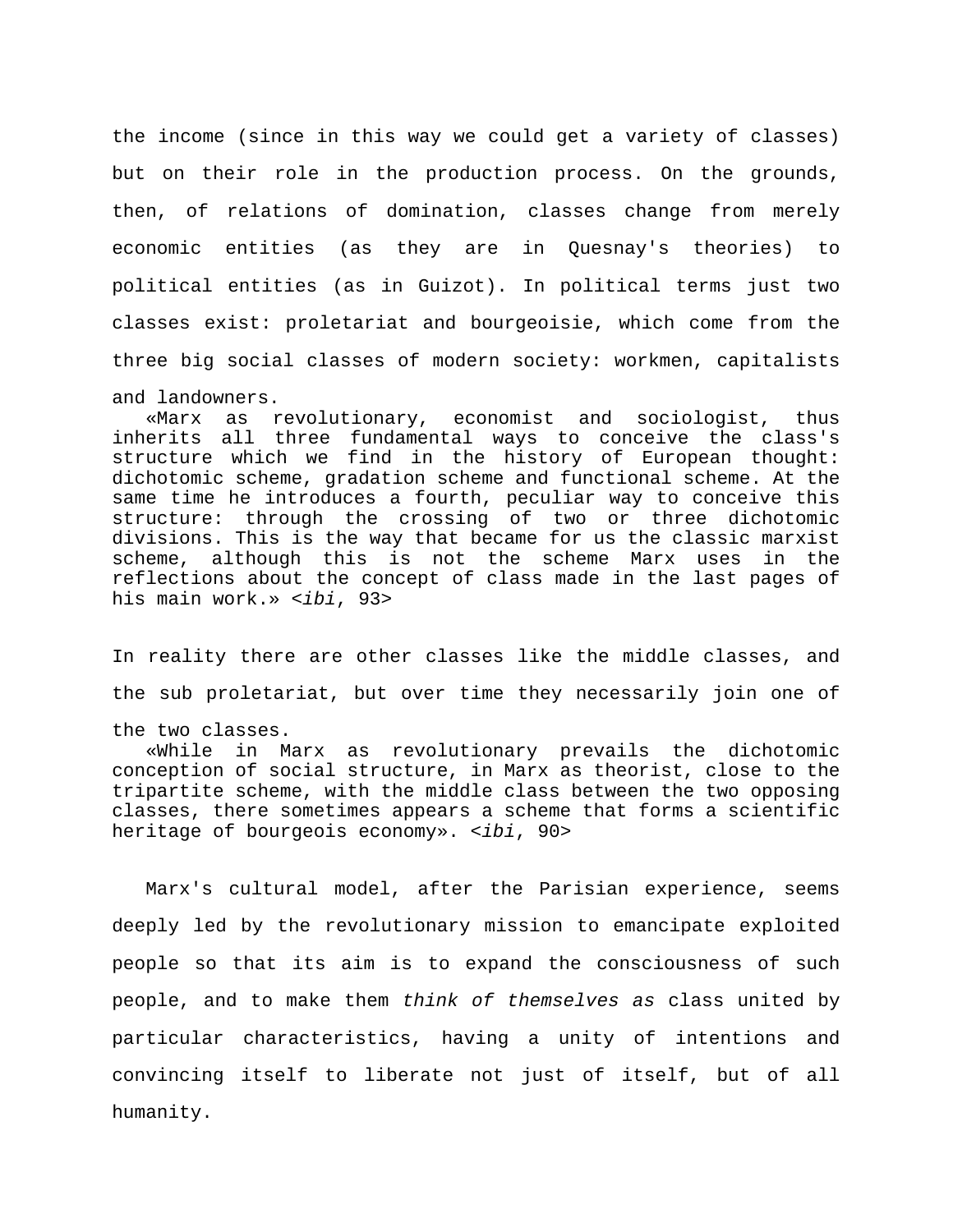«The task Marx is concerned with when speaking of `classes' is not that of identifying `classes' but that of bringing `classes' into being.» <Furbank 1985, 21>

 Behind the intent to bring to consciousness to something supposed already to exist, seems to hide an attempt (not so intentional as Furbank seems to think) to create ex-novo something that does not yet exist, but that could come to exist in the moment that people recognize it. Thus, Marx moved by political intent (as Saint-Simon, Flaubert, and other writers of that time) is changing some metaphors in concrete and self-evident entities. A further testimony of the emotional connotation of the concept of `class' can be found in the *Introduction* and in the *On the Jewish Question* published in the *Deutsch-FranzÖsische JahrbÜcher* <1844> where he frankly asserts his new vision of the world. The aim is not formal political emancipation, which French revolution had already realized, but human emancipation. Humans don't have to be only formally free but completely free. Human emancipation presupposes negation of human self-alienation, and creation of a substantially new order of society. But who could be the emancipator subject? Marx seems

to answer: the proletariat, seen not as a simple class; but as «a sphere which has a universal character by its universal suffering and claims no particular rights because no particular wrong, but wrong, generally, is perpetrated against it; which can no longer invoke a historical but only a human title... can only emancipate itself by emancipating itself, thereby the complete re-winning of man.» <Marx 1844, quoted in Furbank 1985, 47>

 To Marx no revolution is possible without a class offering itself as the *general* representative of all dissatisfied people. Thus, in Marx, paradoxically, there is a transformation of the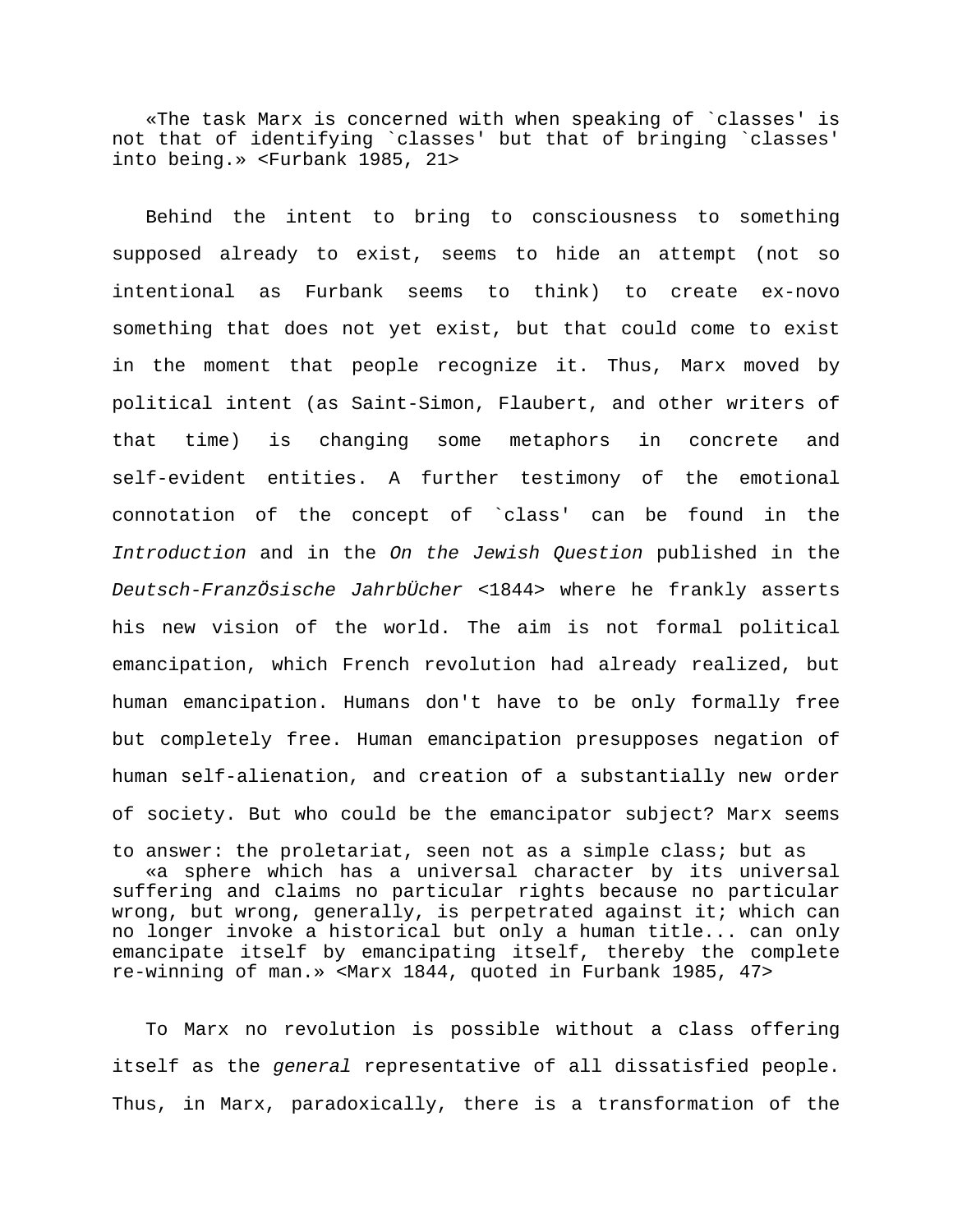concept class in non-classiest terms, just as French workers intended it until 1848 <Sewell 1980, 427-3>: the particular (proletarian class) becomes the general (all humanity). The proletariat then would be a class that *is not* a... class. Even the supposed scientificalness of such concept is still confused; in natural sciences it is assumed that it's not possible to go from one class to another. However, to Marx (through consciousness raising processes), this is possible. But Marx makes another step; he transforms class in a species: the human species.

## **6. `CLASS' AS INTERACTIONAL METAPHOR AND RHETORICAL TOOL**

 6.1 Each concept is abstract. To talk about *concrete* concept appears improper. It would be better to say that concepts are differentiated by the things they index and by their degree of inner generality. Concepts can be classified along a `scale of generality' <Marradi 1980, 14-17>. Logically speaking between the concept of `class' and the concepts of `worker', `employer', `contractor', `proletarian', `poor', `man', `woman' there is no continuum or semantic link. On their scales of generality to the lower level of concept of `class' we could meet, for example, the concept of `political class', and at an even lower level the concept, for example, of `american political class'. But going up or down the levels we shall never meet the concepts `worker', `master', etc. The connection between the concept of `class' and the other concepts seems, once again, merely cultural.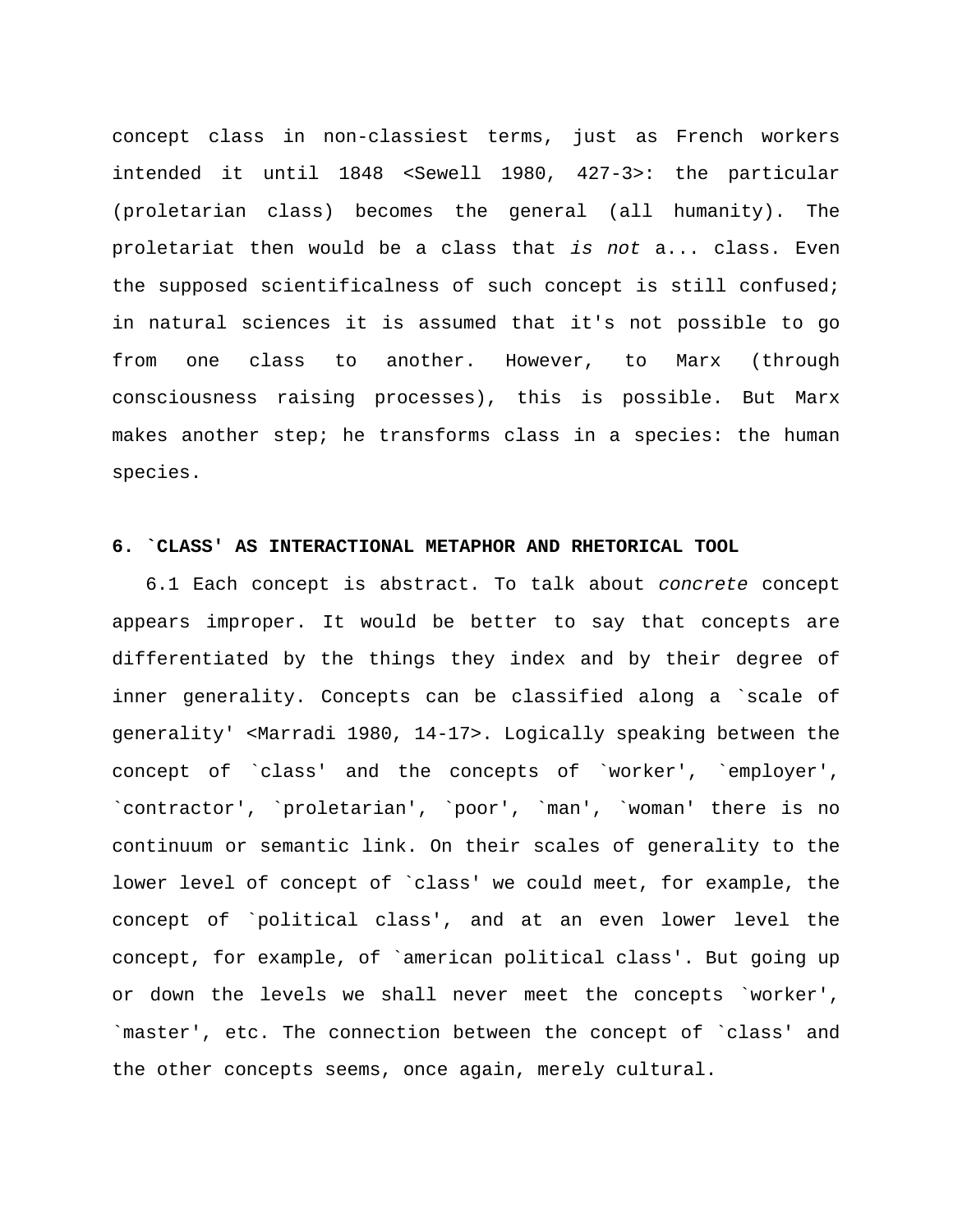Resuming my earlier discussion, class thus becomes a concept indexing an entirely cultural object<sup>[6](#page-40-0)</sup>, a concept whose referent does not exist independent from naming (`class in itself' as Marx says distinguishing it from the `class for itself'), but *is constituted* through both the concept and the members' practices. Classes and strata seem to be social representations, images which people project on the other people (Jarvie 1972, 126). Such projections differentiate only according to the utterer of the term, to her/his aims, and to the circumstances of the discourse[7](#page-40-0) . For example, in many countries fees for transports, shows, social services, etc. are not equal for all. Pensioners, children, soldiers and conscious objectors pay reduced prices. But this is rarely cited as an inequality. If one dares to complaint about this, s/he gets a series of accounts whose aim is to persuade her/him (rethoric). Yet, the different treatment of various group of people seems plain and self-evident. The question remains: what makes the event or the action of `fee reduction' seen not to be a social inequality? In accordance to a theory constitutive of discourses, we can answer: a complex of culturally-framed concepts, conventions and practices, which present the inequality of `fee reduction' as a small compensation in direction of a larger equality.

Using another example

 «...there are many ways in which a certain group of people can be formulated: `guest workers', `potential citizens', `illegal aliens', `undocumented workers'. Each formulation or way of representing this group of people does not simply reflect their characteristics. Each mode of representation defines the person making the representation and constitutes the group of people, and does so in different way." <Mehan 1989, 1>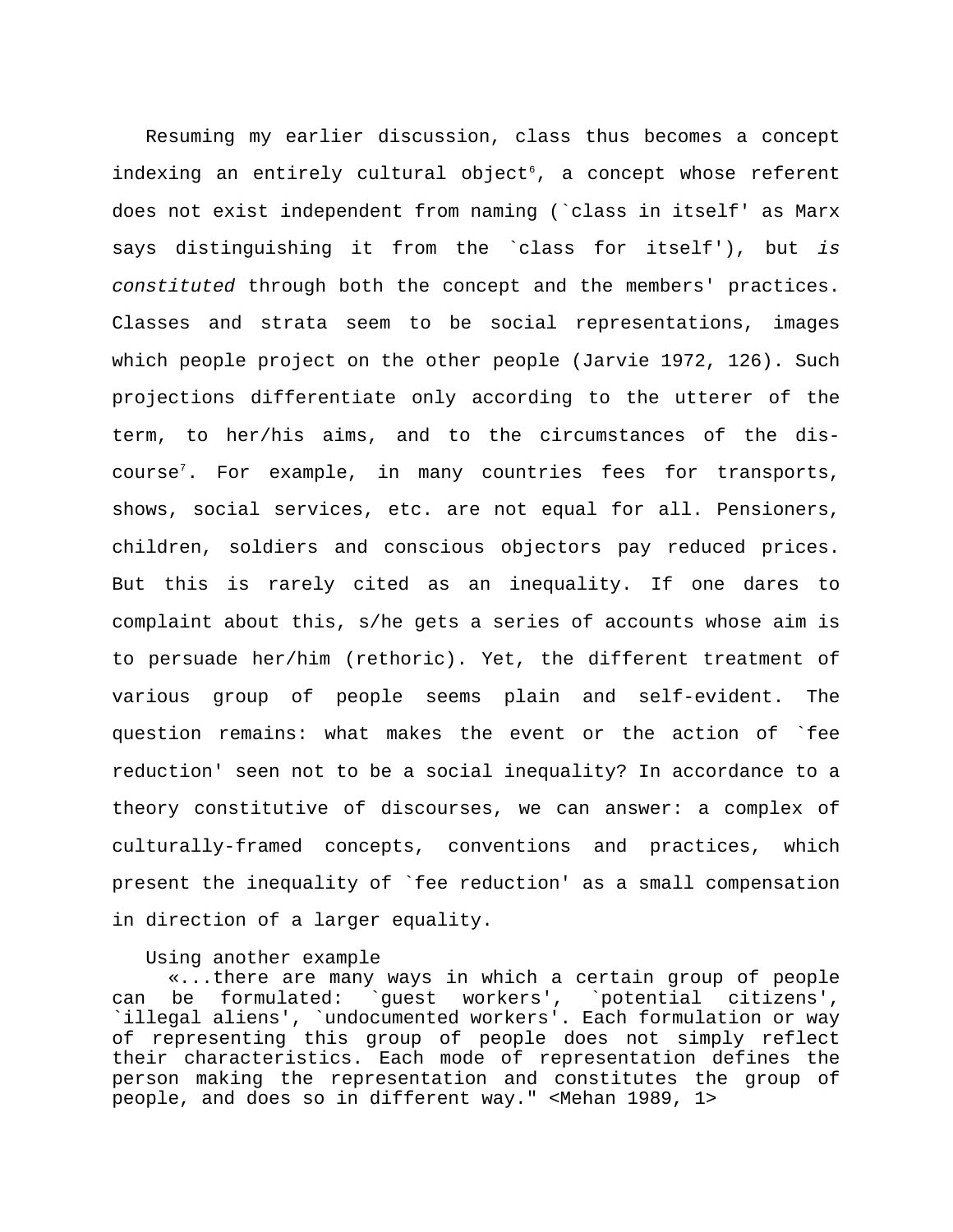There does not seem to be anything in people that could naturally bind them to one of those categories since the categories (concepts) themselves, with conventions and practices, constitute such groups. To see such groups under these labels has social and political effects.

 6.2 Thus the concept of `class' seems a *interactional metaphor*. It is a metaphor because it borrows a properly military term (the Roman *classis*) to create another concept and thing. The English language of `class', as Williams emphasizes, contains the remains of two contrasting conceptions: the spatial metaphor `of height' (high/medium/low), which introduces the themes of power and dominion, and the Saint-Simon productive metaphor. The term, usually used to underline comparisons, distinctions or conflicts, contains two different meanings.

 «On the one hand *middle implied hierarchy and therefore implied `lower class': not only theoretically but in repeated practice. On the other hand working* implied productive or useful activity, which would leave all who were not `working class' unproductive or useless (easy enough for an aristocracy, but hardly accepted by a productive `middle class'). To this day this confusion reverberates". <Williams 1976, quoted in Furbank 1985, 12>

and many sociological and political science term's uses of `class' seem still based on this confusion coming from the common-sense foundations. The use of `class', in the social sense, seems to rise as a relational resource. Assigning people, ourselves included, to `higher class', `lower class', is a *social action*. Therefore, classes seem *processes* instead of structures. They seem to exist contemporaneously as concepts and as things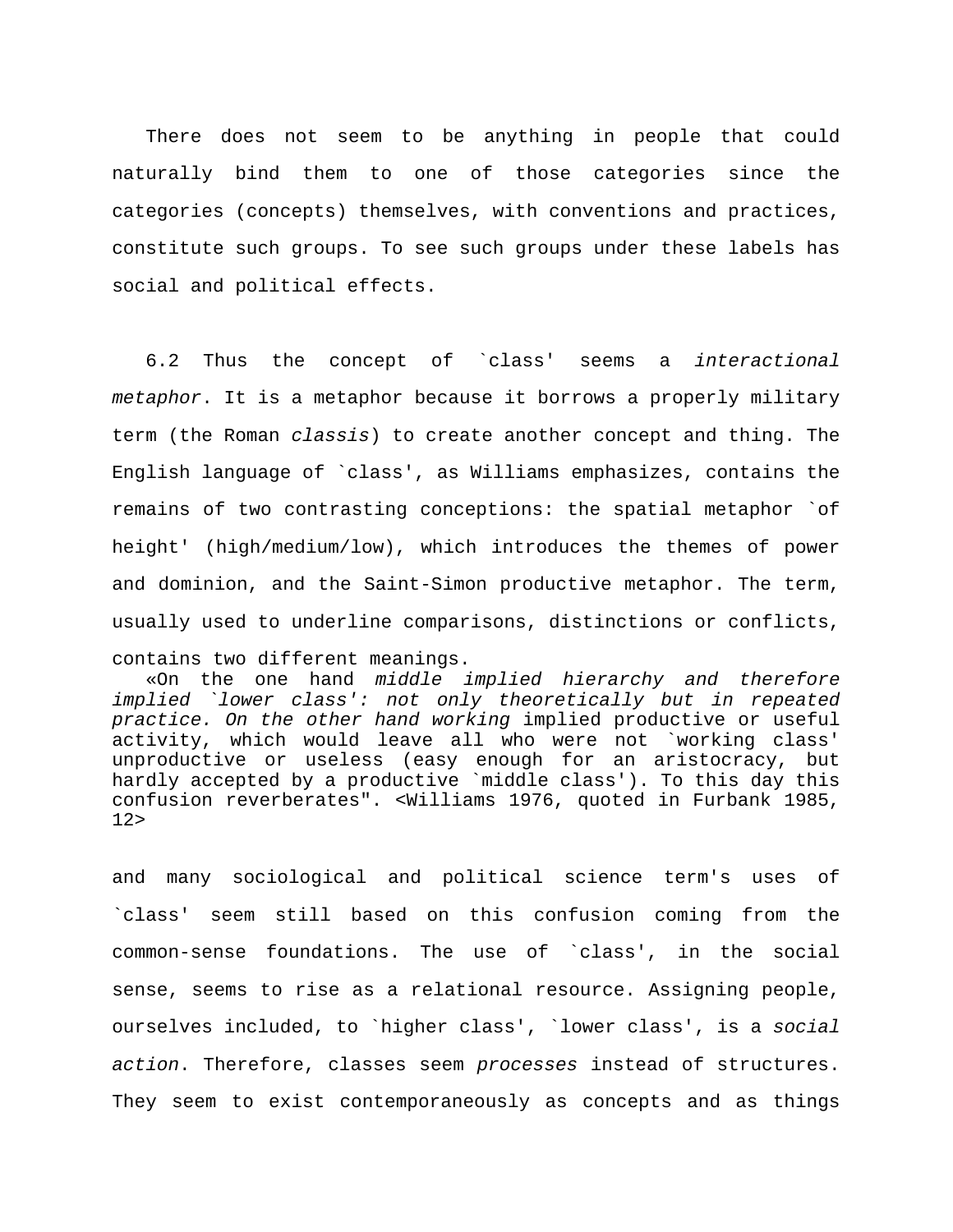only within a social relation between the observers (those who classify) and the observed. To socially classify someone means simultaneously, *ipso facto* and tacitly, to put one-self in a sphere, in a perspective in relation to that person. The neutral observer seems to be a myth of scientism, which is also the source of the systematic concept of `class'. As Bourdieu maintains:

 "In reality, agents are both classified and classifiers, but they classify according to (or depending upon) their positions within classifications." <1987, 3>

 When Engels <1845>, before knowing Marx, analyses social inequalities in England, he inconsistently talks of three and then of two classes (just as Quesnay does).

 «In speaking of the bourgeoisie I include the so-called aristocracy, for this is a privileged class, an aristocracy, only in contrast with the bourgeoisie, not in contrast with the proletariat. The proletariat sees in both only the propertyholder - i.e., the bourgeois. Before the privilege of property all other privileges vanish." <p. 301, quoted in Furbank 1985,  $23 >$ 

We can notice how the number of social classes depends on the perspective of the observer. Engels adopts the proletariat's perspective<sup>[8](#page-40-0)</sup>. At the beginning of the 1800's, workers do not distinguish between middle-class and upper-class - a distinction that comes into use only later. One may argue that the distinction is not made because these two classes do not exist yet, but they will forme later. Many professions that will be later categorized as bourgeois and aristocra( have in existence for a long time, but are not recognized as parts of the two classes. They seems to be just professions. In my opinion they become classes when social actors mutually involved in negotiations,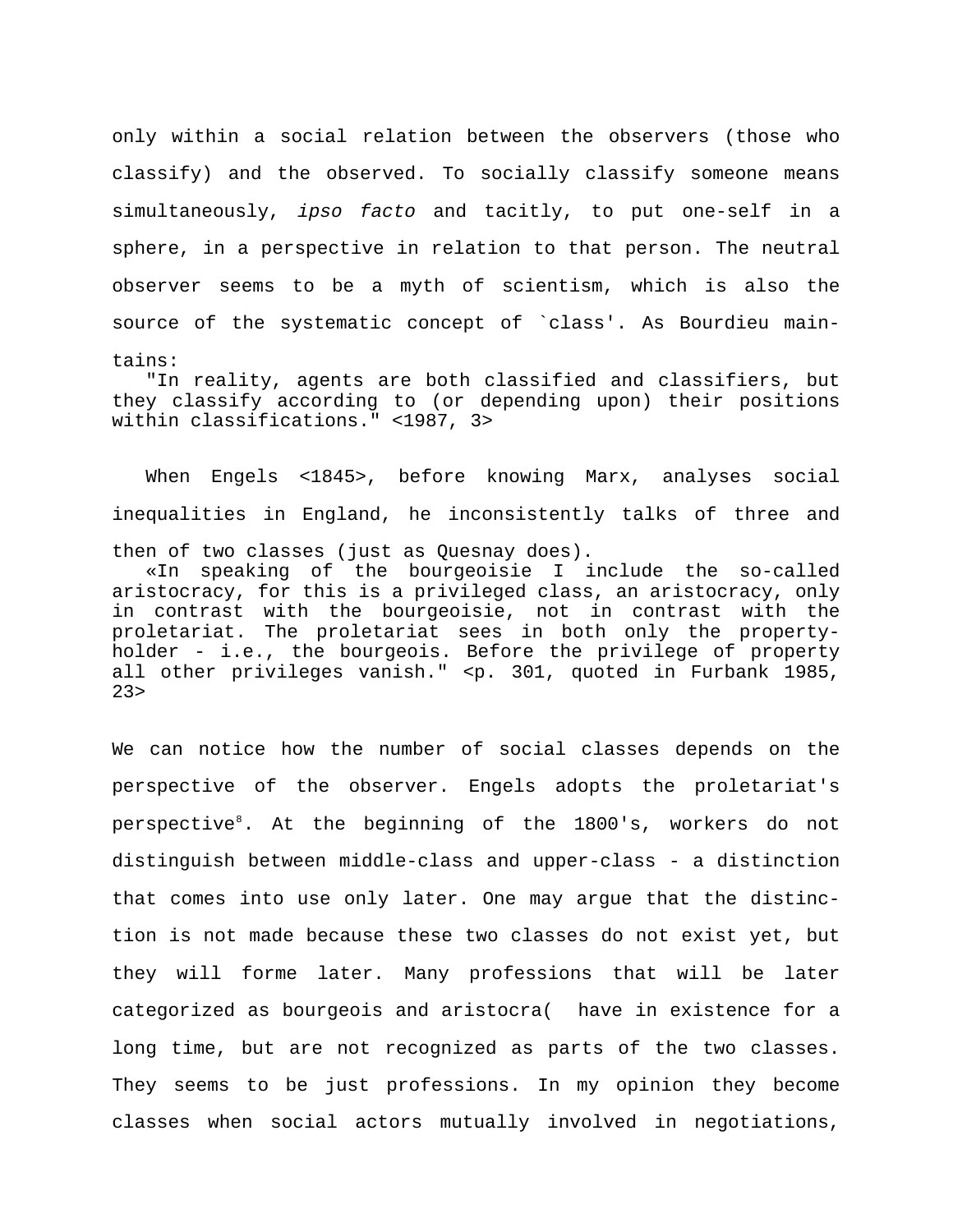both collaborative and conflictual, begin to label themselves with these terms indexing new concepts and meanings. Such terms are then definitions of the frames or *cognitive perspectives* to be negotiated. The views prevailing re-coded and created new meanings of social relations making people see injustice and inequalities where before only harmonious functional differences had been seen. A new social representation replaced the ones that has been dominant until that time. Recently the competition between constitutive interpretations of reality has been called `politics of representation' <Holquist 1983; Shapiro 1987>. A new representation affects not only the present, but retrospectively, affects notions of the past. It re-writes history, in a certain way. Thus, Marx and Engels are able to say that the history of all societies is the history of class-warfare. In a certain way, conscious of how paradoxical may seem my statement, we could assert that English and French workers (followed by political essayists) are co-authors of social inequalities when they started to see them where before had not been seen. Inequalities and classes could not exist *independently* of the representational discourse of members that constitute such notions and objects.

 6.3 The relational aspect of *perspective* as part of classification has also been noticed also in some contemporary research on social classes <Nowak 1964; Bott 1957; Melucci 1971>. It is frequently observed that the middle-classes have an open, multivariate vision of social stratification, while manual workers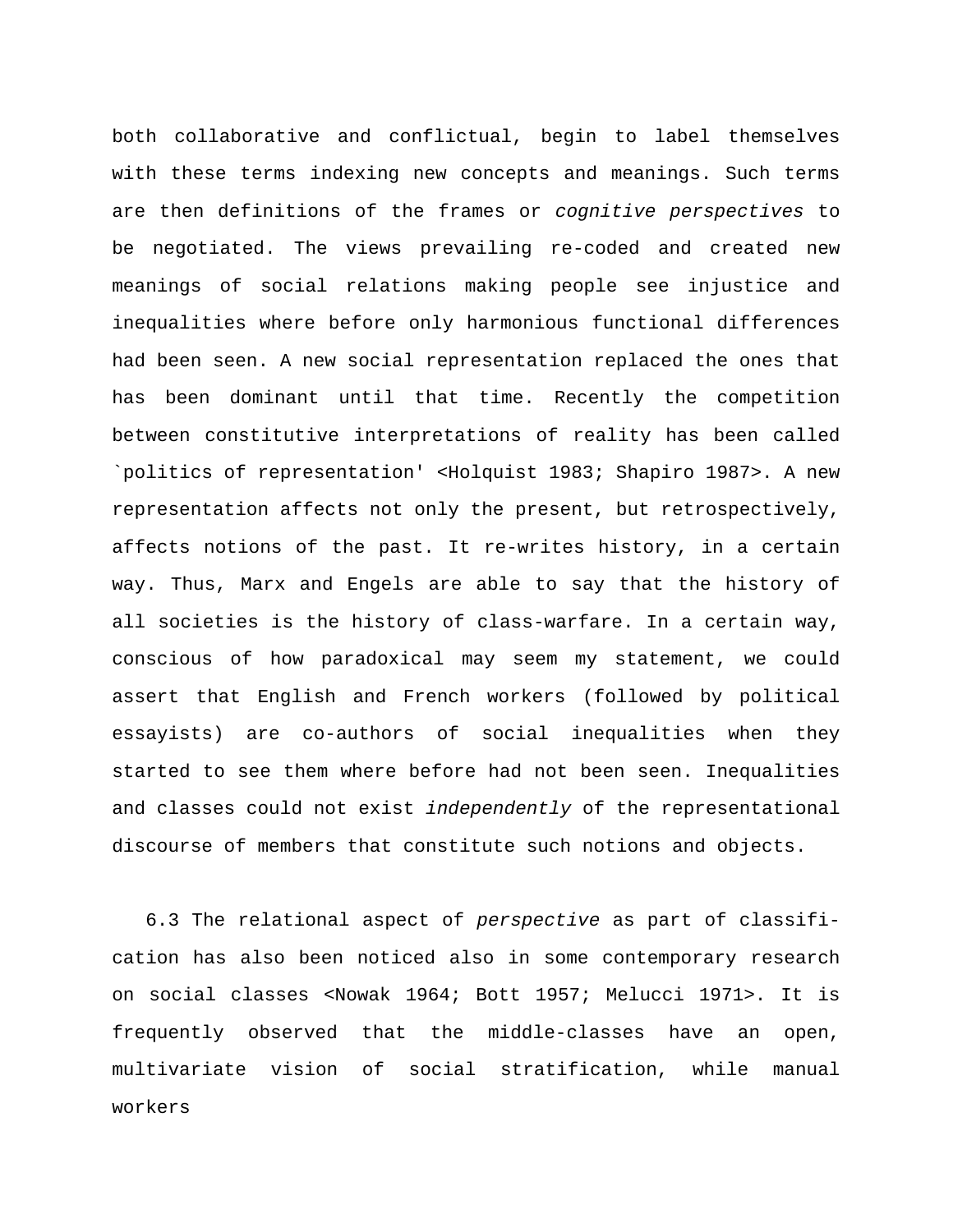«are more inclined to see inequality's structure in dichotomic terms or of class in ordinary sense.» <Elchardus 1981, quoted in Mongardini and Maniscalco 1987, 39-40>

 Such differing perspectives apply not only to workers. Furbank asserts <1985, 19> that the aristocracy in the Victorian age also apply a binary scheme of classification based on the distinction between those who are `gentlemen' and all the others (the `non-gentlemen'). These different visions of the world are bearers both of a social evaluation and of precise interactional aims (at least at their birth), i.e. they give to the speakers a discourse to represent the sense of their actions $^{\circ}$  and to persuade (rhetoric) an interlocutor of the reasonableness of their needs and requests. Thus, aristocratic distinctions originate in the rhetorical attempt to stem and defend itself from the ascent of those who are not of noble origins. `Gentleman' becomes a concept whose aim is social approval and exclusion at the same time. The socialist concept of `*bourgeois*' originates with a defamatory and insulting aim. Similarly, the concepts of `upper-middle-class' and `lower-middle-class' (which initially are joined in the sole concept of 'middle-class') are used by those who want to separate themselves from others belonging to the `middle-class'. It is strange that

 «no one ever, except for purposes of irony, called himself or herself `lower middle class'; it is a concept purely for others. (People may say that they were *born* into the `lower middle class', but that will mean precisely that they no longer belong to it)". <Furbank 1985, 24>

The implication is that nobody seems inclined to admit to be at the `bottom' because s/he will look over her/his shoulders and keep on making distinctions $^{10}.$  $^{10}.$  $^{10}.$  The concept of `class' was also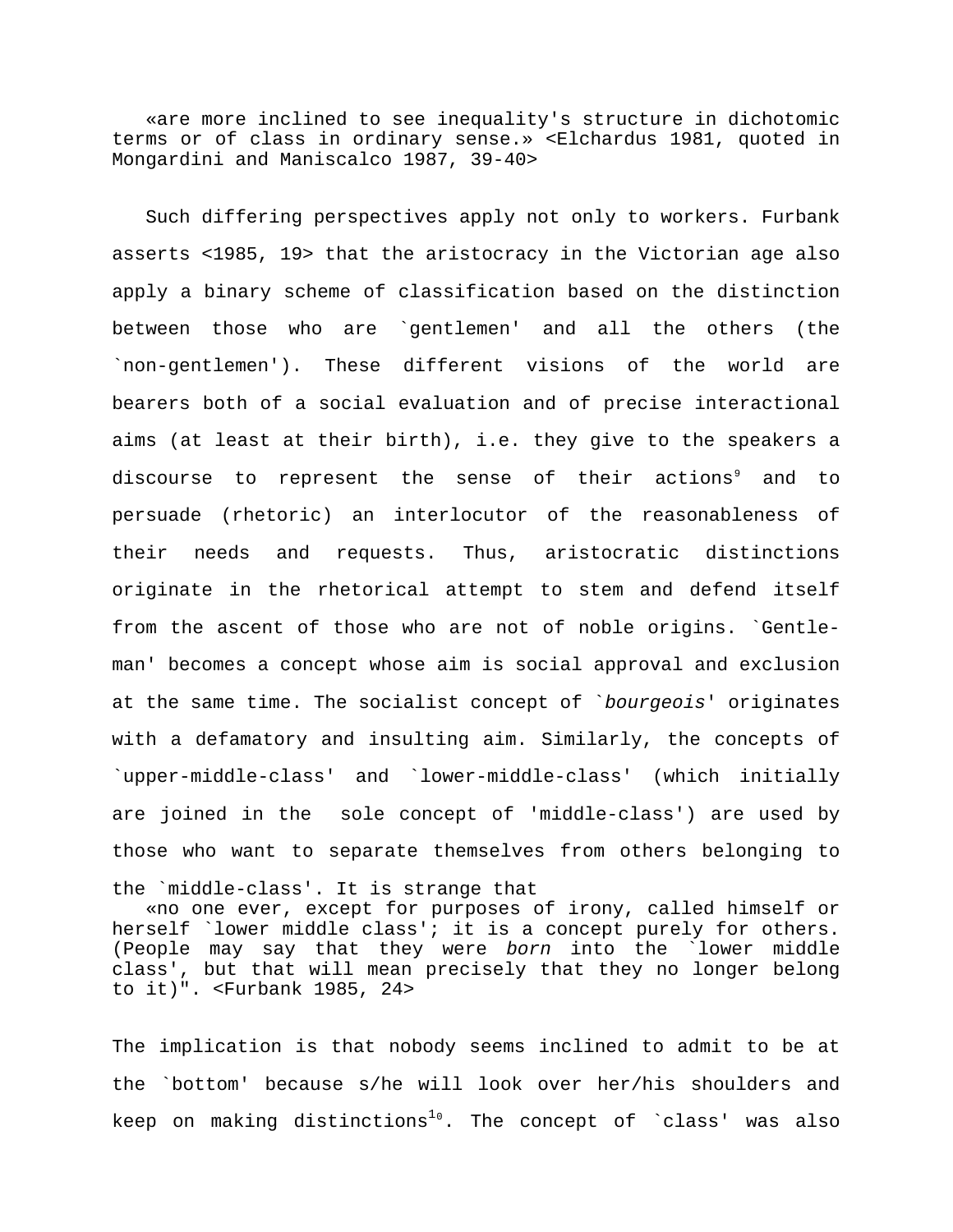successful because it was ambiguous, it played and it moved constantly between evaluative and non-evaluative, between social and ethical. Behind an apparently non-evaluative term are interests that seem deeply evaluative.

#### **7. CONCEPTS OF `CLASS' AND CONTROVERSIES IN SOCIOLOGY**

7.1. After having framed class in a `interactional' perspective I construct how class is treated in sociology. The terms `class' and `social class' enter the discourse of social sciences not only due to Marx, but also as a consequence of the debate developed by authors like Tocqueville, Weber and Schumpeter. Not only this. Jarvie points out the common-sense foundation of the sociologists' discourse: "literature on social class is largely written in terms of popular theories about sosial class which have been uncritically absorbed by sociologists" (1972, 92)

Subsequently in the 1940's and 1950's a sharp debate arises among those who considered such terms obsolete for the study of social inequalities in contemporary capitalistic societies, preferring the term `stratum' <Davis and Moore 1945; Parsons 1954; Barber 1957>, and the supporters of such terms's utility. The latter assert that strata rarely represent real social groupings. Rather they are purely conventional aggregates, simple ranks arbitrarily built by the researchers. Researchers decide whether the variation in the possession of a good, or a complex of goods, has reached such a level so that it does note a different social situation. Paradoxically, the same critique is made by Parsons, Davis and Moore to those who use the concept of class: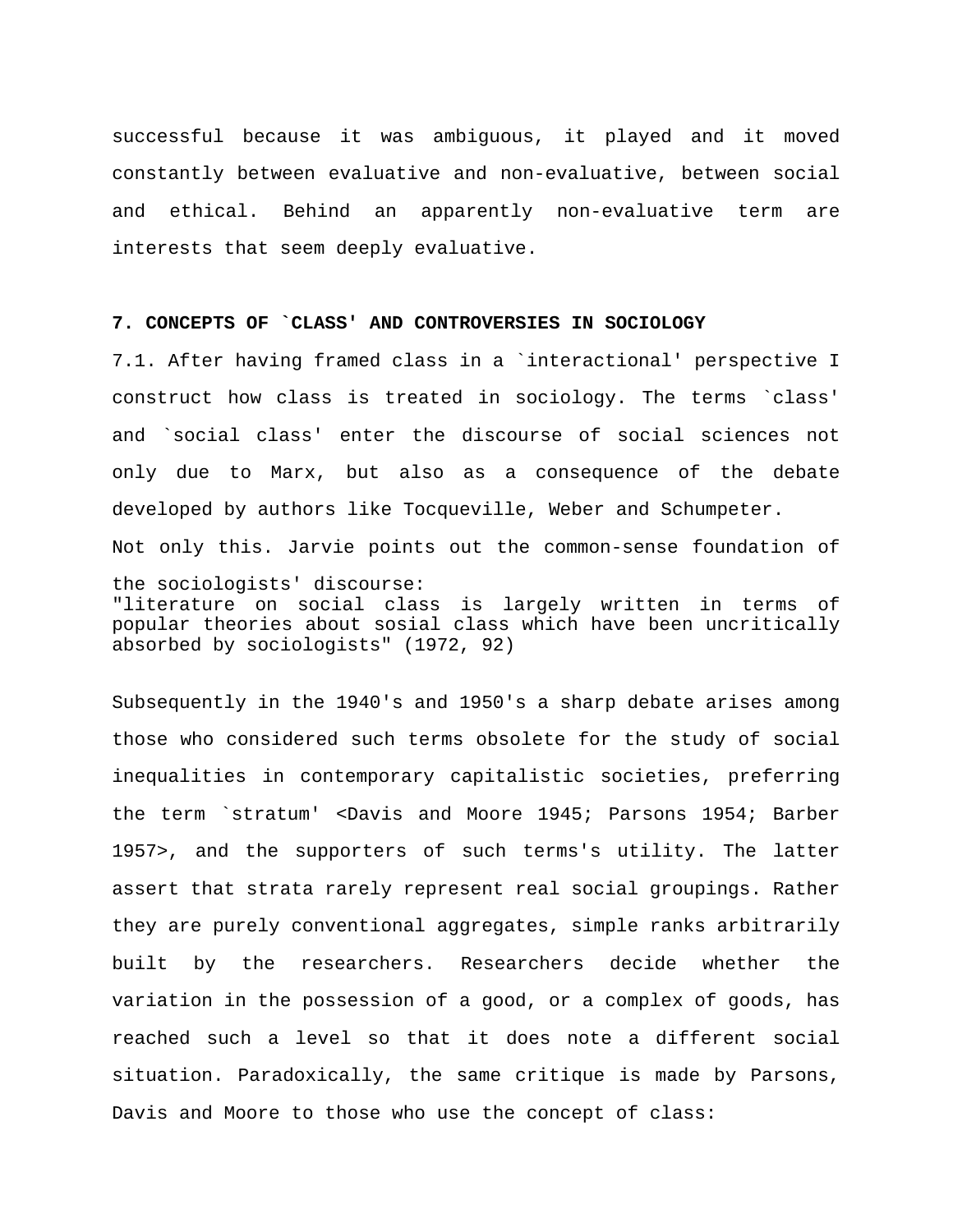«...the criterion of demarcation between one class and another stays undefined, or, when it's shown, it's arbitrary.» <Gallino 1978, 123>

7.2. Secondly, as Jarvie states, some conventions are more clearly recognized or acknowledged as conventions than social

#### class:

"An example is money, and yet, in a funny way, money is taken to be a much firmer and clearer reality than class. Since the end of the gold standard, but even before that, money was a convention and seen to be a convention, yet there was a high degree of coordination between people's ideas about, for example, its value, even internationally. I suggest that this acceptance of the conventionality of money has allowed for a better co-ordination of our ideas about it than is possible with our ideas about class, which differ widely in their degree of naturalism as well as other things, and therefore are poorly co-ordinated and rather fuzzy". (1972, 94)

Jarvie concludes:

"These conventions can be distinguished as having differing degrees of reality, depending on different degrees of intersubjective co-ordination. Those better co-ordinated are more real than those poorly co-ordinated. Money is well co-ordinated and therefore more real than class, which is poorly coordinated". (*ibi*, 95)

This poor co-ordination hang over the sociologists. Those who use the concept of `class' portray classes as entities, real collectivities, real and proper social groups. In this literature there are a number of rival schemes for defining the concept and

rarely two definitions coincide. Infact

 «among those who maintain the central position of classes, even in late-capitalistic systems, subsist many differences of opinion about the basis of such entities and their actual configuration» <Schizzerotto 1988, 6>

so much so that it seems

 «...difficult, if not impossible, to find a definition of the term social class which finds the agreement of students who go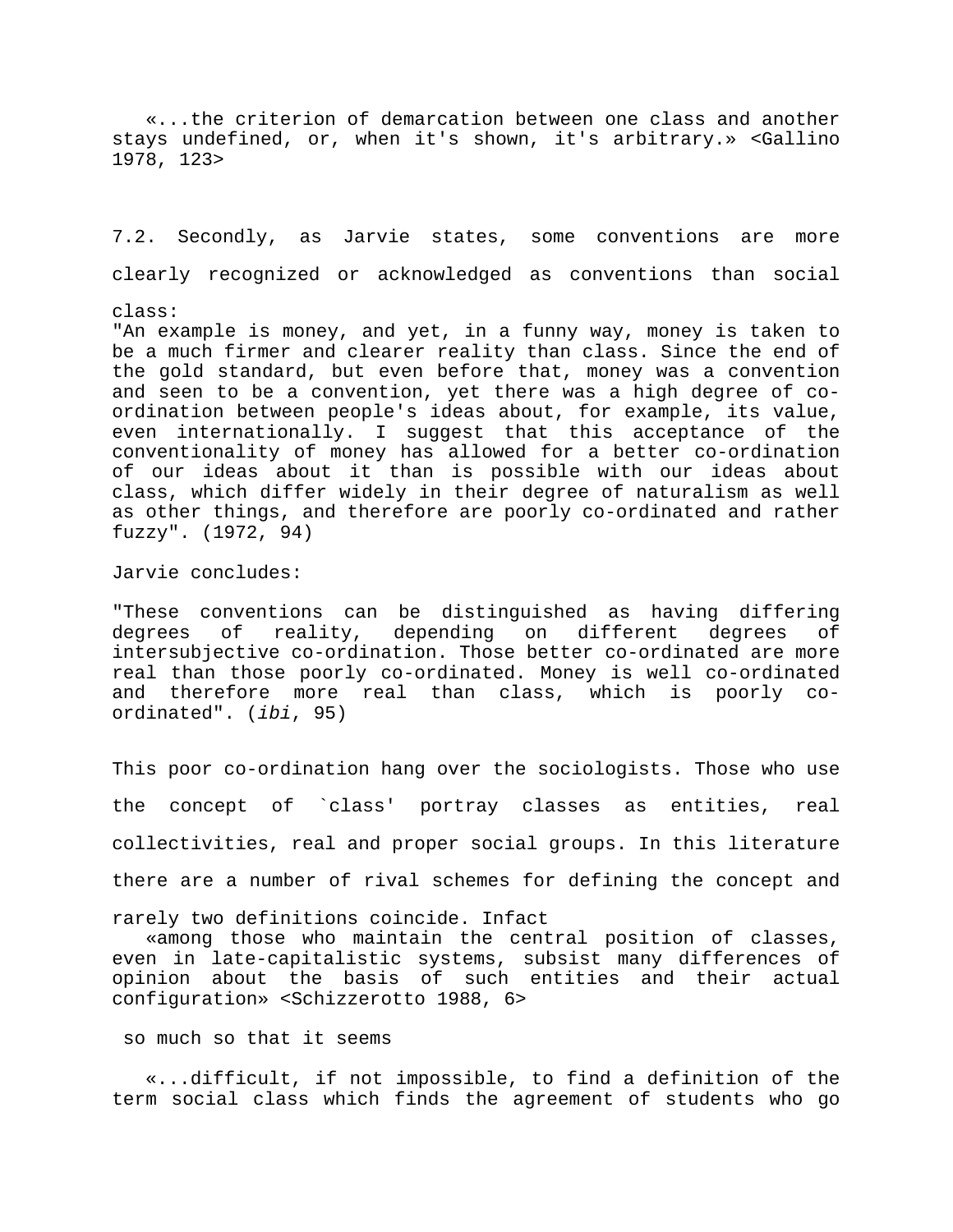back to different political and intellectual traditions...» <Cavalli 1983, 158>.

Because of the poor co-ordination some consider them concretely, as *communities* <Schumpeter, Sorokin> or groupings of *families* <Erikson 1984; Barbagli 1986>. Others consider them abstractly, as *conditions* <Dahrendorf 1959; Runciman 1969>, positions, or  $roles$  <Gallino [1](#page-40-0)987> assumed in  ${\rm society}^{1_1}.$  Such theorical uncertainty is followed by a similarly uncertain empirical classification: Poulantzas <1973> says that post-industrial society is divided in three large social classes and that there exist two kinds of *petit* bourgeoisie; Roemer <1982>, in contrast, mentions five classes; Wright <1985, 120> draws a typology of twelve positions of class in capitalistic society.

7.3. Ultimately many authors at times discuss classes as *concepts*, notions and analytical categories, adequate to explain objective and systematic phenomena of social inequality; and at either times they discuss classes as real *objects* and visible collectivities. Even replacing `class' with `strata' does not solve the problem of such inconsistency. It meraly substitute one metaphor for another (a `geological' term, as usual, coming from natural sciences).

 «The charm of the words `strata' and `stratification' is that they seem to suggest a structure which is visibly and indisputably *there -so many social layers, superimposed like basalt and clay and coal- merely leaving it to the scholar to analyze what the layers are made of and how they came to be there and in that order*." <Furbank 1985, 57>

 As suggested above classes and strata seem not to be something we discover, but something we construct mutually (Jarvie 1972).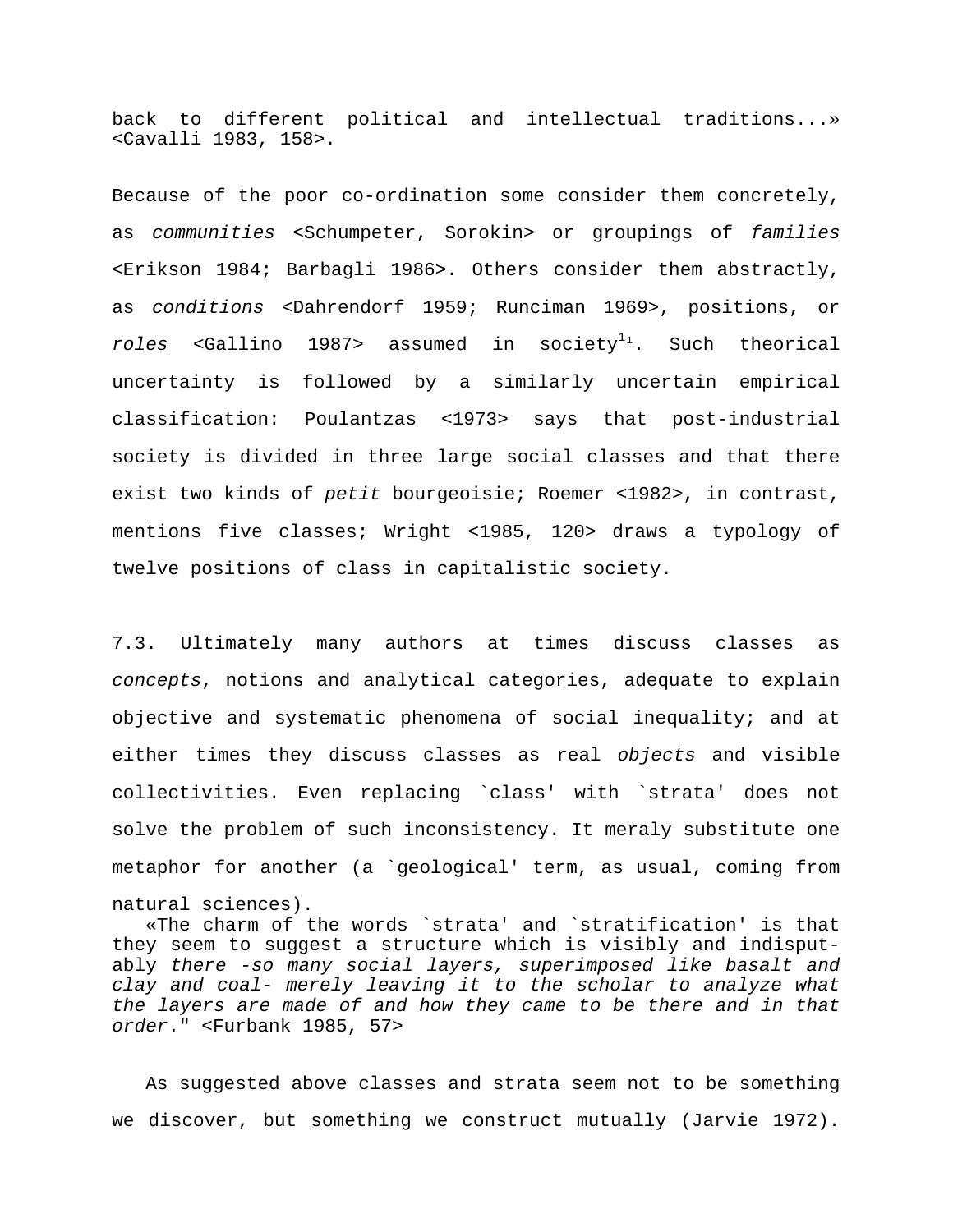In order to *see* them, observers have to come to an agreement about the culturally framed discourse to use and they must develop a facility with it, since the chance to find an objective criterions commensurable between observers, to define social classes, seems unlikely. Because such schemes are expressions of different constructions of reality, there are ideological, cultural and even political reasons to apply to observed phenomena a dichotomous rather than tripartite or an ordinal instead of organicistic scheme. It does not seem reasonable for political scientists, sociologists or historians put themselves in an objectivistic perspective maintaining that certain social classes existed once upon a time but that, due to social changes, they have disappeared. Research should be addressed at the *concept* of `class', and not at the reified object `class'. The concept of `class' seems to originate when social actors begin to use the term to represent their reality and their social relations as being divided into classes. If sociologists or historians (observers) use the *oppositional* concept of social class, then classes seem to originate towards the end of the first half of XIX century, since it was in that period that many members used the term with dichotomous and conflictual meanings. If, in contrast students use the *taxonomic* concept of class, classes seem beginning to exist in the English society of the second half of XVIII century. If social scientists use the *systematic* concept of `class', it seems beginning to live in the Roman world and it becomes stronger in the French society of the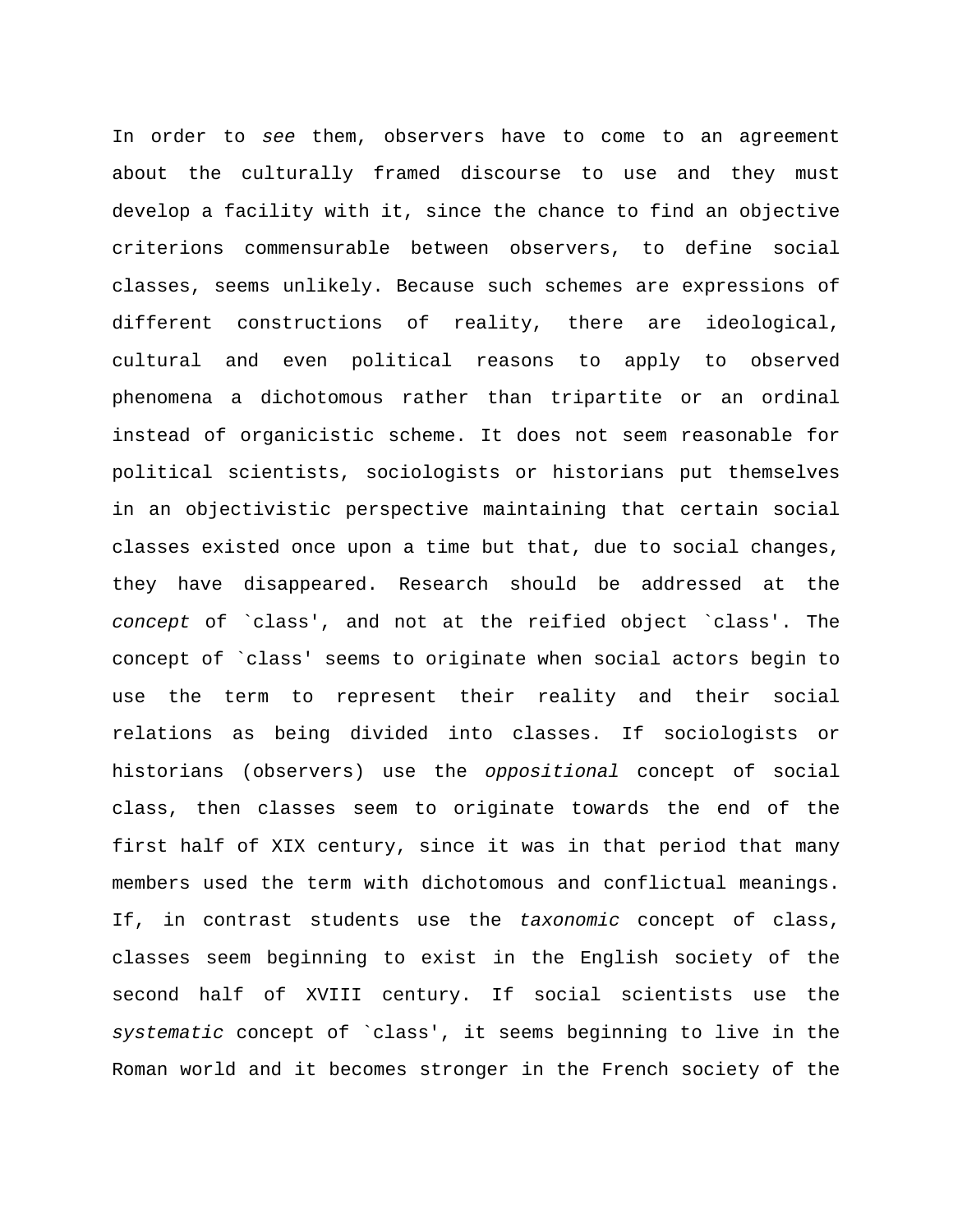second half of XVIII century $^{12}.$  $^{12}.$  $^{12}.$  All that the sociologist and the

historian can aim at is to reconstruct

 «...the manner in which men in the past have represented to themselves the society in which they lived, how they saw its various elements and perceived the hierarchy ordering them. The answer to such question... illuminates social structures, to the extent to which society and the image which individuals and groups form of that society influence each other and interpenetrate". <Jouanna 1977, 7 quoted in Furbank 1985, 53>

So, in regard to the concepts of `class', `stratum', `order', `state', it does not seem epistemologically possible to go beyond the type of analysis which Williams and Thompson undertake of the ideas developed by societies contemporary to such concepts. In that context, sociologies of social stratification seem nothing but

 «professional sociologist's ways of seeing some practices of members of human collectivities as sociologically analyzable practices. As such, they are, simultaneously, ways of doing the stratification that organizes the particular collectivity that is professional sociology." <Filmer 1975, 149>

So, through such professional practices, sociologists constitute a shapeless body of people as stratified collectivities: «in short, they, too, are practicing stratification» <*ibi*, 150>

In this way a reflexive relationship is established between concepts and objects, and between "words and things" <Foucault 1966>, in which things are not independent of practices of members who let them exist through their discourse. As Jarvie underlines: "'The' class system does not exist at all;  $( \ldots )$  all that exists

is our differing and poorly co-ordinated theorie of how the social class system is constituted". (1972, 127)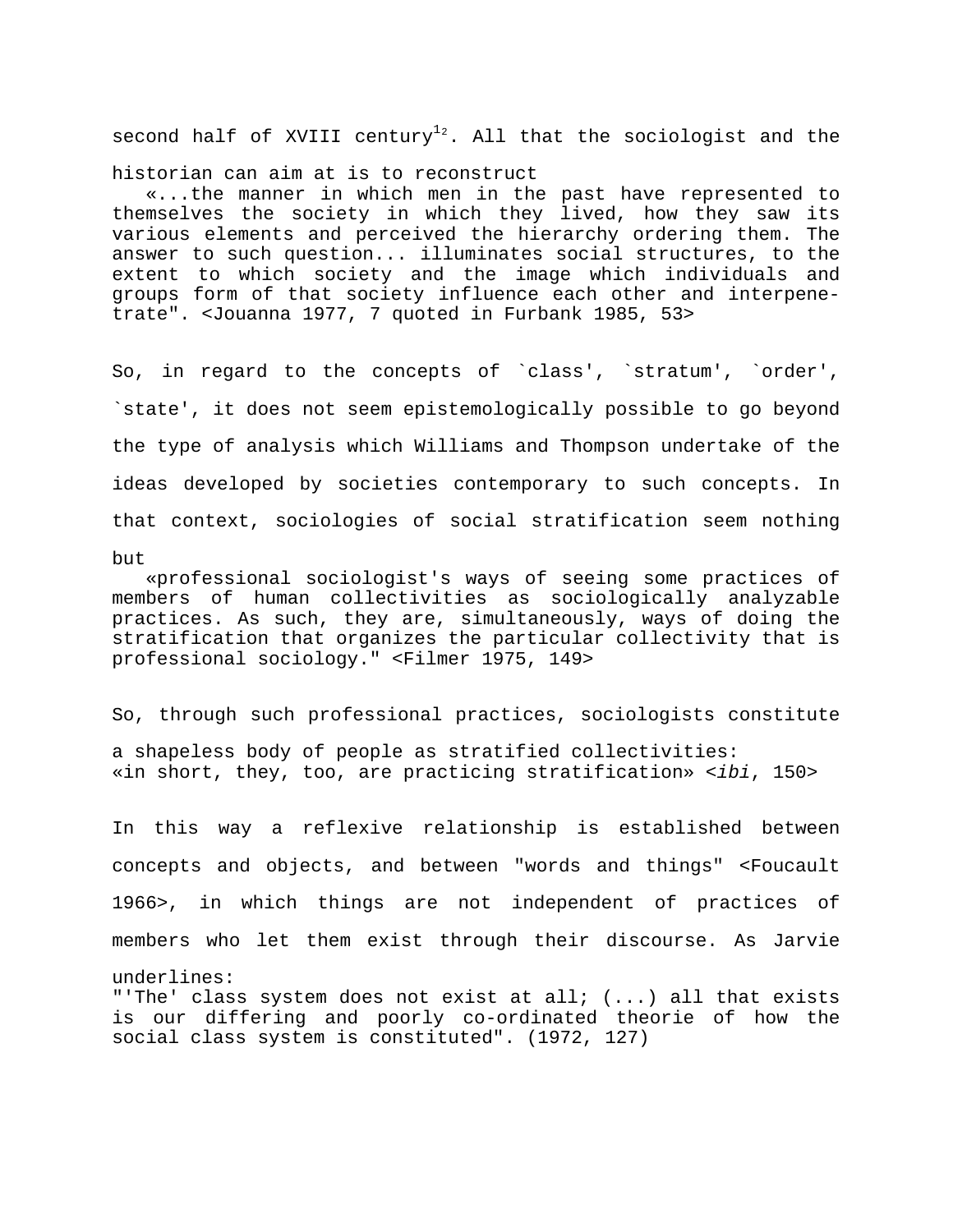# **8. SOME MODEST PROPOSALS ABOUT THE USE OF THE TERM AND CONCEPTS OF `CLASS'**

 Further research to examine `class' as a social phenomenon might simultaneously move in two directions: towards the observers/sociologists and towards the social actors.

 The first direction could aim to explicate the categorizing practices of the researchers, i.e. their making stratification, their culturally-framed discourse. Furbank admits

 «But then I look into my own breast and find... Well, what do I find? A strange assortment of things actually: a readiness to be dishonest on the subject of the `class', and some quite cunning techniques for this purpose; and then again a mass of ideas on the `class', acquired mainly in childhood, some of which are plainly the foolishest folklore, but of which others seem as if they might be fragments of a coherent theory, or perhaps of several distinct and coherent theories. (...) Then in separate compartment of my breast I find ideas drawn from books by historians and sociologists, and especially a number from Marx. (...) Again, *ought* I to allow my thoughts on `class' to be separated into compartments/ One thing seems clear: if one is to study `class', the human breast is a very good place to study it -that is to say, it must be done very considerably by introspection; (...) We use, shall we say, the phrase `middle-class housing', and a convincing vision flashes before our mental eye: polished doorknockers, perhaps, or windows with Staffordshire dogs in them and the *Guardian* on the doorstep. However, if we are honest with ourselves, the confidence is only momentary: press with any weight on the concept `middle-class housing', try to follow it through as a viable sociological or architectural description, and it flies to pieces, the vision dissolves." <1985, 4-5>

 The intent of this approach is not to destroy the concept of `class' in social science, as Furbank would like. Rather, it allows observers to recognize the common-sense foundations of their reasoning, which, together with emotional reactions to the studied object, seem not eliminable and not separable by scientific reasoning. If we cannot avoid the influence of commonsense, we can at least recognize and, partially, control some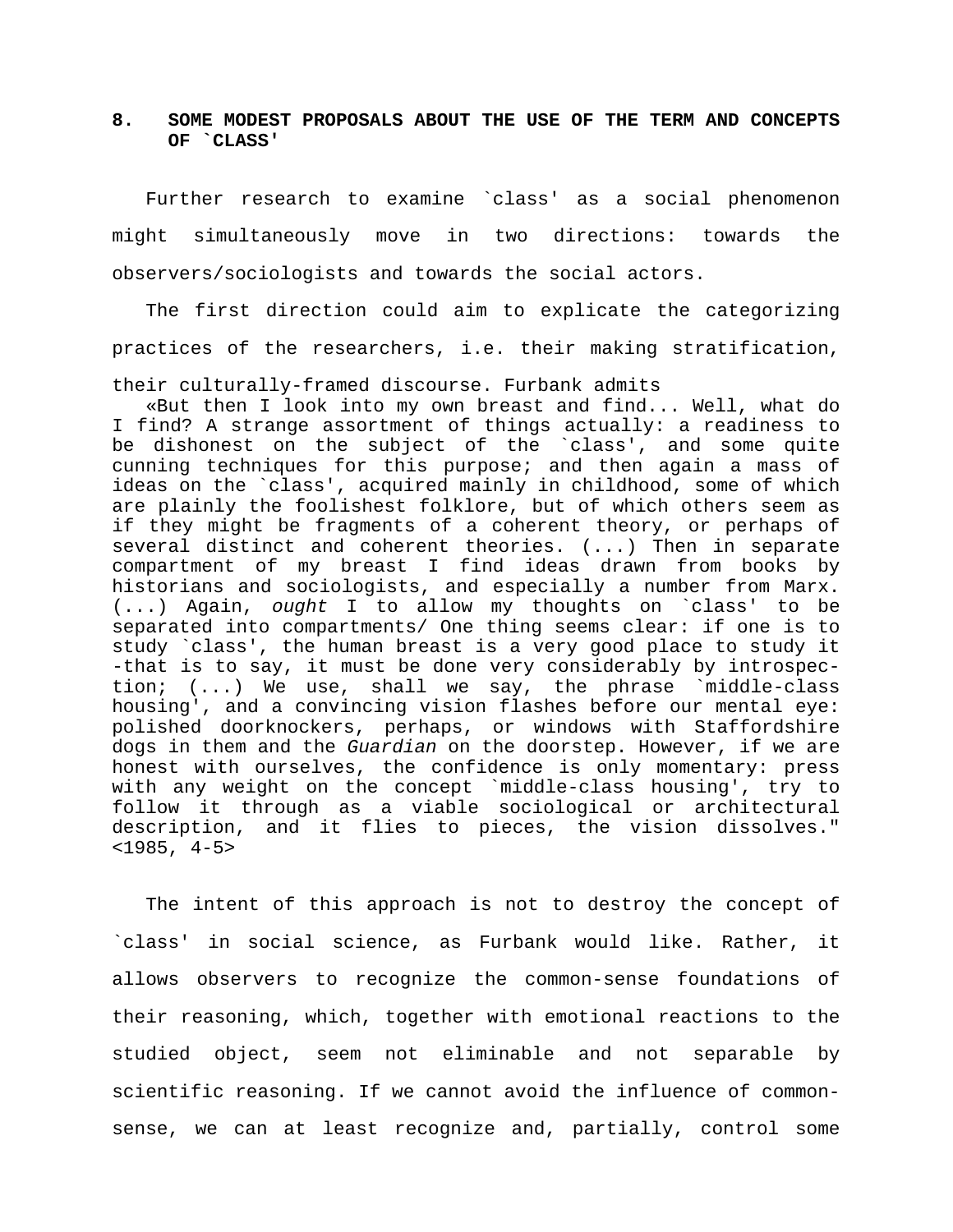effects <Cicourel 1968, xx>. We need to recognize that sociologists are still looking for a God (even if a laical one), that is they want an "orderly framework of concepts" (Bendix and Berger 1959, 2 quoted in Jarvie 1972, 119) for their investigations, or a sort of Muse who constantly reassures them about the outdoor existence of reality.

 In the second direction we can move to investigate, as Thompson <1963>, Williams <1976>, Jouanna <1977> do, the practices of stratification of the social actors, their ways to sort people. Such as, if (and which of them), use the term `class' in their discourse, and if they imagine society divided into classes. If they do so, *then classes exist* and the analysis can, in next step, reconstruct social actor's cognitive schemas and which `concepts' of class is connected to the `term' used by a subject. Every other remedy that includes the sociologist as observer *super partes* seems a scientistic myth. The observer seems always, *malgrè lui*, taking a part.

 The debate over classes and/or strata, if based on structuralistic and transcendental assumptions, seems without solution because, as I have tried to document, it does not seem possible to pointed out `class' as an thing independent of the influence of observer's perspective. Without such epistemological and methodological turn in our researches, the scientific concepts of `class' still remain `folk' categories.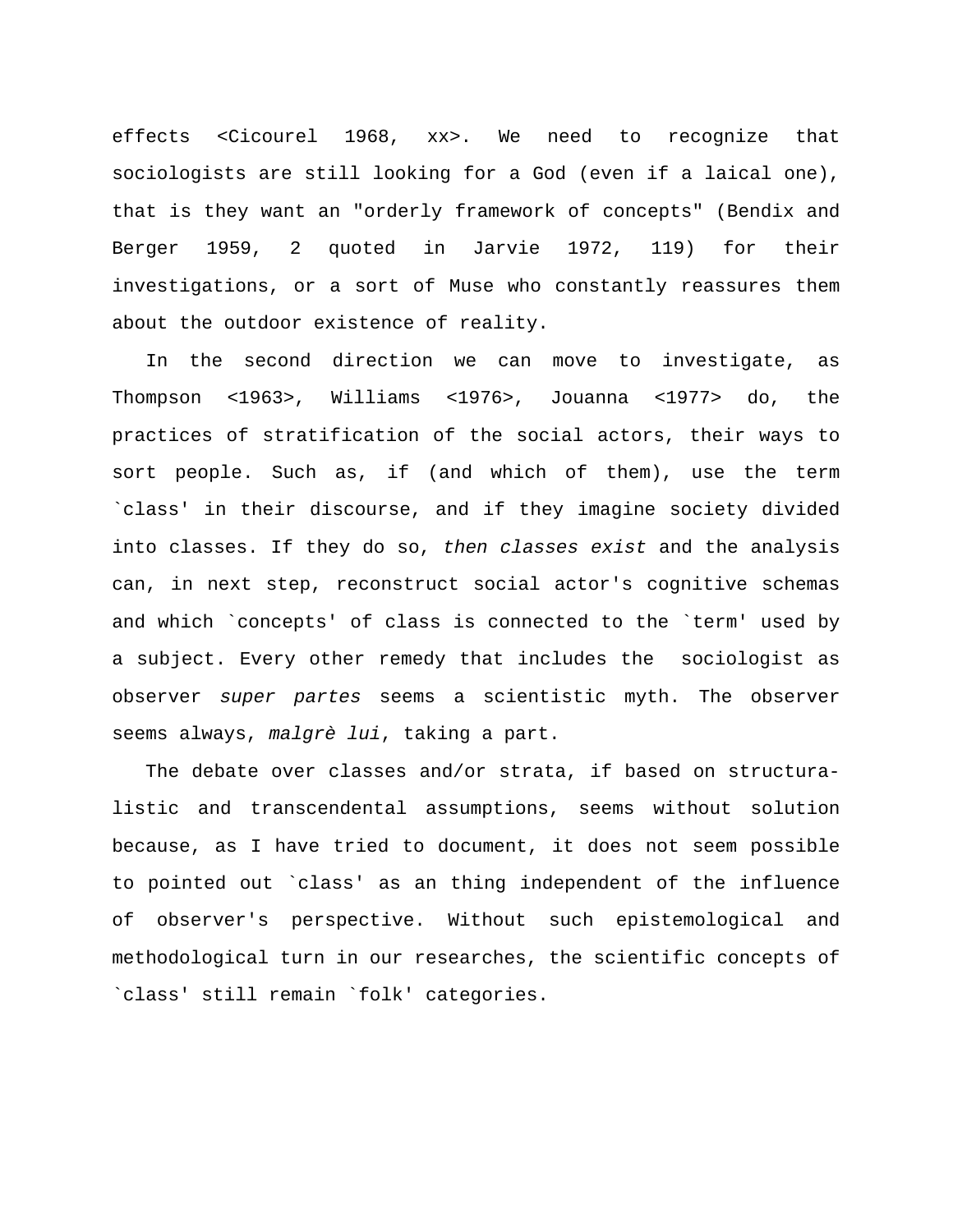#### REFERENCES

Barbagli M. (1986) "Classi, famiglia e mobilità sociale", in *Stato e Mercato*, 17, 294-301. Barber B. (1957) *Social Stratification*. New York: Harcourt, Brace and World. Bendix R. and Berger B. (1959) 'Images of Society and Problems of Concept Formation in Sociology', in Gross L (ed.) *Synposium on Sociological Theory*, New York: Harper and Row, pp. 92-118. Benenson H. (1987) "The Origin of the concepts of `Class' and the `Male Breadwinner' in the Early Social Science", (manuscript). Bott E. (1957) *Family and Social Network*. London: Tavistock. Bourdieu P. (1987) "What Makes a Social Class? On the Theoretical and Practical Existence of Groups", in *Berkeley Journal of Sociology: A Critical Review*, 32, 1-17. Cavalli A. (1983) "Classe", in N. Bobbio, N. Matteucci and G. Pasquino (eds.), *Dizionario di Politica*, Torino: UTET. Cicourel A.V. (1968) *The Social Organization of Juvenile Justice*, London: Heinemann 1976. D'Andrade R. (1984) "Cultural Meaning Systems", in R. Shweder and R. LeVine (eds.) *Culture Theory: Essays on Mind, Self, and Emotion*. Cambridge: Cambridge University Press, pp.88-119. Dahrendorf R. (1959) *Class and Class Conflict in Industrial Society*. Stanford: Stanford University Press. Davis K. and Moore W.E. (1945) "Some Principles of Social Stratification".  *American Sociological Review*, 242-49. De Mauro T. (1958) "Storia e analisi semantica di `classe'", *Rassegna di Filosofia*, 7(4): 309-51. Dumont L. (1977) *From Mandeville to Marx. The genesis and the Triumph of Economic Ideology*. Chicago and London: The University of Chicago Press.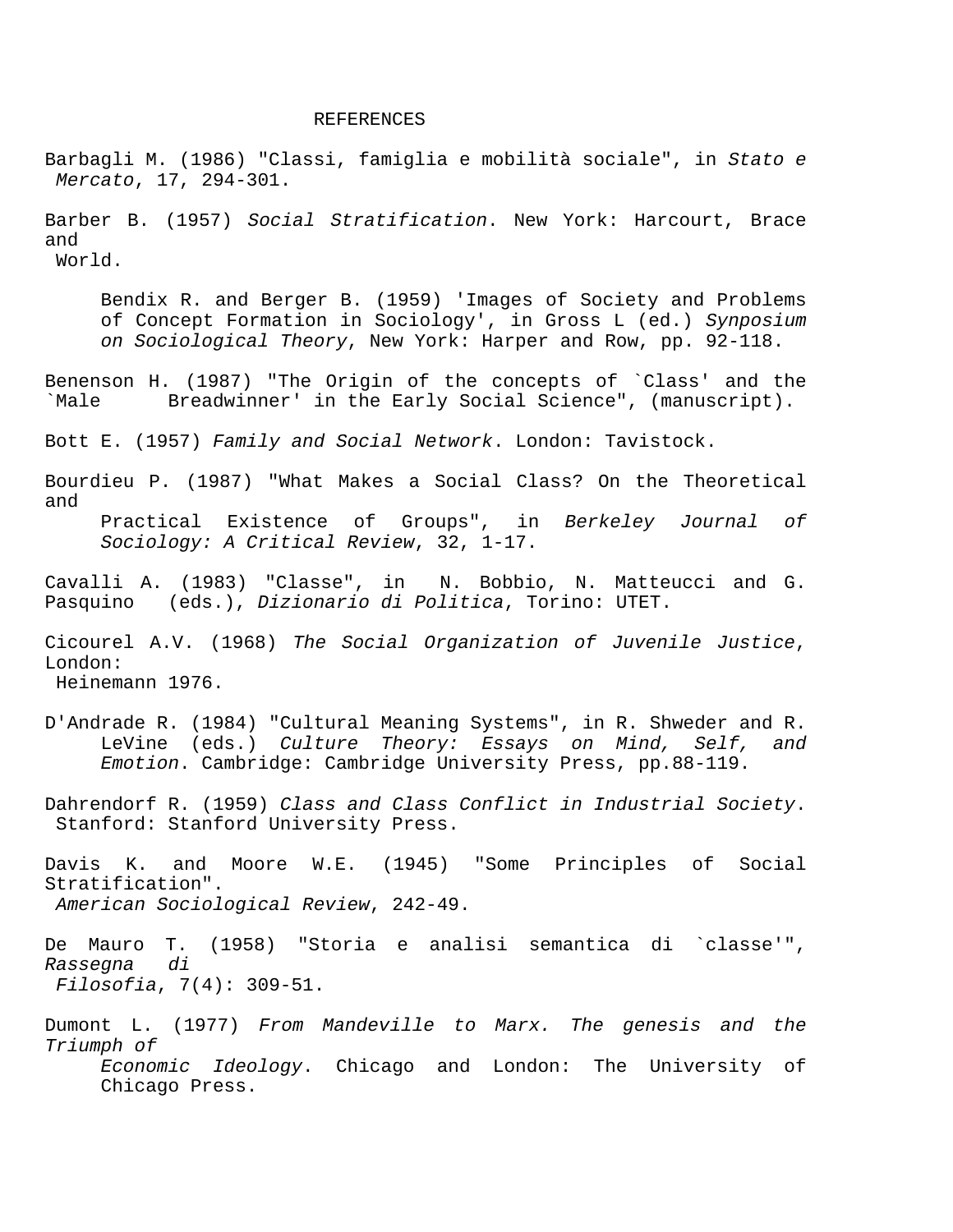Engels F. (1845) *Die Lage der arbeitenden Klasse in England*. (transl. *The Condition of the Working Class in England*. London: Granada, 1969).

- Erikson R. (1984) "Social Class of Men, Women and Families". *Sociology*,  $19(4): 500-14.$
- Filmer P. (1975) "Sociology and Social Stratification: Issues of Reflexivity and Tradition". in B. Sandywell et al. *Problems of refle-xivity and Dialectics in Sociological Inquiry: Language Theorizing difference*. London: Routledge & Kegan Paul, pp. 136- 154.
- Foucault M. (1966) *Les Mots et les choses*. Paris: Gallimard, (transl. The Order of Things. New York: Vintage Books, 1973.
- Furbank P.N. (1985) *Unholy Pleasure. Or the Idea of Social Class.* Oxford: Oxford University Press.

Gallino L. (1978) *Dizionario di Sociologia*. Torino: Utet.

Gallino L. (1987) *Della ingovernabilità*. Milano: Edizioni di Comunità.

Gobo G. (1993) `Class: stories of concepts. The influence of ordinary language on scientific language, *Social Science Information*, 32(3): 467-489.

Goody J. (1977) *The Domestication of the Savage Mind*. Cambridge: Cambridge University Press.

Goody J. and Watt I. (1963) "The Consequences of Literacy", Comparative Study in Society and History, 5, 304-45; reprinted in J. Goody (ed.) pp. 27-84, Cambridge: Cambridge University Press, 1968.

Granier de Cassagnac A. (1838) *Histoire des classe ouvrières et des classes bourgeoises. Introduction à l'histoire universelle*. Paris: A. Desrez.

Gruner S. (1968) "The Revolution of July 1830 and the Expression `Bourgeoisie'", *The Historical Journal*, 11(3):462-71.

Hayek F.A. (1949) *Individualism and Economic Order*, London: Routledge & Kegan Paul.

Holquist M. (1983) "The Politics of Representation" in *The Quarterly Newsletter of the Laboratory of Comparative Human Cognition*, -  $5(1):2-9$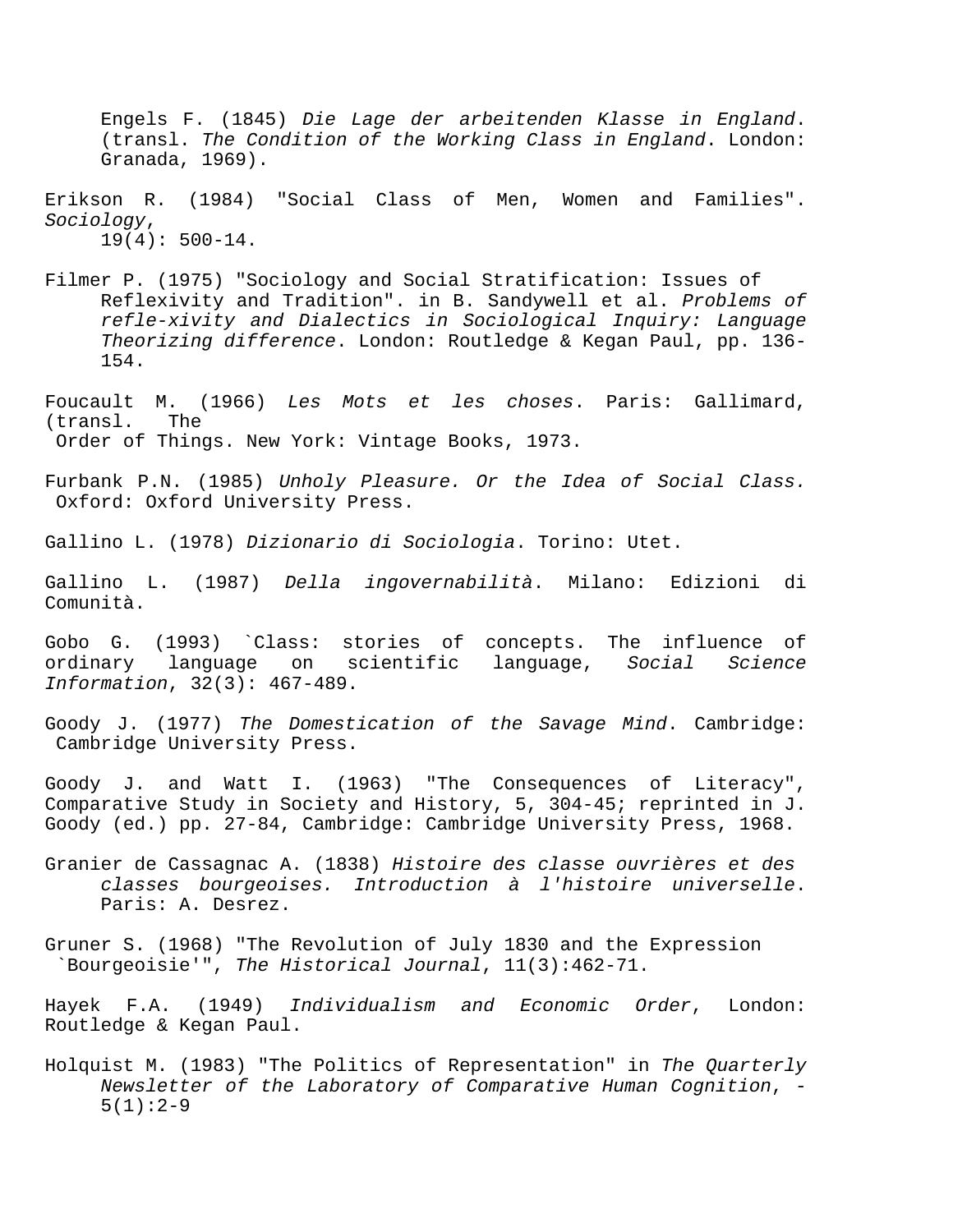Jarvie I.C. (1972) *Concepts and Society*, London: Routledge & Kegan Paul.

Jouanna A. (1977) *Ordre social: mythes et hiérarchies dans la France du XVIe siècle.* Paris: Hachette.

Linnaeus C. (1735) *Systema Naturae*. Stockholm: Nieuwkoop & B. De Graaf, 1964 (Facsimile of the first edition).

Luria A.R. (1974) *Ob istoricheskom razvitii poznavatel' nykh protsessov,* transl.: Cognitive Development. Its Cultural and Social Foundations. Cambridge, MA: Harvard University Press.

Lukàcs G. (1954) *Zur philosophischen Entwicklung des iungen Marx 1840- 1844*, (it. transl. *Il giovane Marx*, Roma: Editori Riuniti, 1978).

Mably abbé de (1770) "Lettre II and III", in *Oeuvres completes*. Toulouse: N.E. Sens; Nismes, J. Gaude, 1791.

Manuel F.E. (1962) *The Prophets of Paris*. Cambridge, MA: Harvard University Press.

Marradi A. (1980) *Concetti e metodi per la ricerca sociale.* Firenze: La Giuntina.

Marradi A. (1990) "Classification, typology, taxonomy", in *Quality and* 

 *Quantity*, 24: 129-57.

Marx K. (1843) *Kritik des Hegelschen Staatsrechts*. (transl. by J. O'Malley

*Critique of Hegel's Philosophy of Right*. Cambridge: Cambridge University Press, 1970.

Marx K. (1843) "On the Jewish Question", in *Deutsch-FranzÖsische JahrbÜch er* (transl. T. Bottomore (ed.) *Early Writings,* London: 1963.

Marx K. (1844) *Deutsch-FranzÖsische JahrbÜcher*. It contains "Critique of Hegel's Philosophy of Right. Introduction" and "On the Jewish Question", (transl. T.Bottomore (ed) *Early Writings*. London: 1963.

Marx K. e Engels F. (1848) *Manifest der Kommunistischen Partei*. (transl. by D. Ryazanow, *The Communist Manifesto*. London: Burghard, 1936.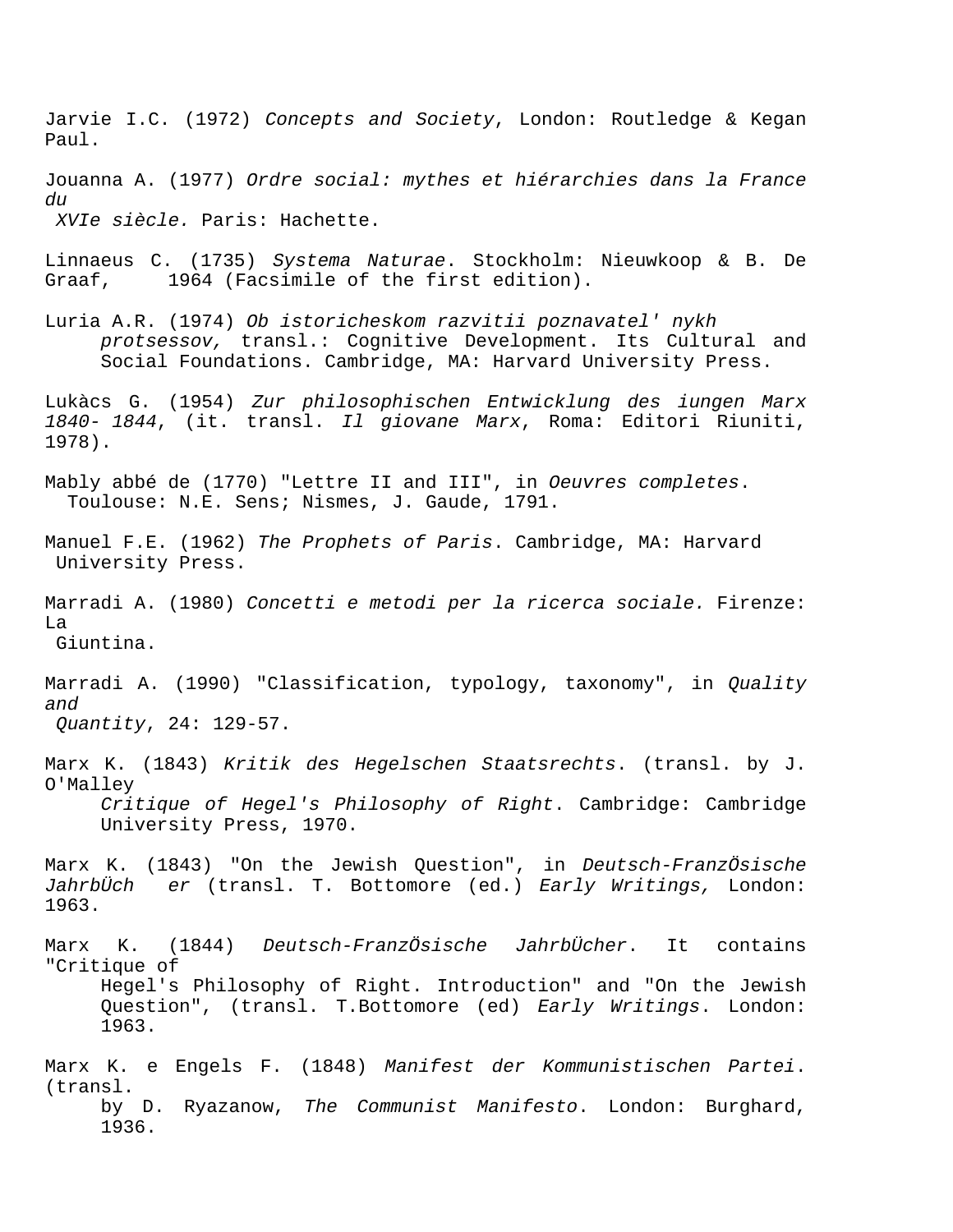Mehan H. (1989) "Beneath the skin and between the ears: a Case Study in the Politics of Representation". in Jean Lave (ed.) *Understanding Practice*. Cambridge, Mass.: Cambridge University Press.

Mehan H., Hertweek A., and Meihls J.L. (1986) *Handicapping the Handicapped: Decision Making in Student's Educational Careers*. Stanford: Stanford University Press.

Melucci A. (1971) "Stratificazione sociale e struttura di classe nei paesi socialisti", in *Studi di Sociologia*, IX (1-2).

- Melucci A. (1989) "Frontierland. La ricerca sociologica tra attore e sistema", in Ingrosso M. (ed) *Sistemi in sociologia: Teorie e bricolage*, Milano: F. Angeli.
- Mongardini C. & Maniscalco M. L. (1987) *Modelli e rappresentazioni della stratificazione sociale*. Milano: F. Angeli.

Murphy R. (1986) "The concept of Class in Closure Theory: Learning from rather than Falling into the Problems Encountered by Neo-Marxism", in *Sociology*, 20(2):247-64.

- Nowak S. (1964) "Changes of Social Structure in Social Consciousness", in  *Polish Sociological Bulletin*, 2, pp. ........
- Ossowsky S. (1963) *Struktura Klasova w Spolecznej Swiadomosci*. Zaklad Naradowy im. Ossolinskich, Wroclaw, (it. transl.: Struttura di classe e coscienza di classe. Torino: Einaudi, 1966.
- Parsons T. (1954) *Essays in Sociological Theory*. Chicago: Free Press (Revised Edition).

Poulantzas N. (1973) "On Social Classes", in *New Left Review*, 78:27- 54.

Roemer J.E.(1982) *A General Theory of Exploitation and Class*. Cambridge: Harvard University Press.

- Runciman W.G. (1963) *Social Science and Political Theory*, Cambridge: Cambridge University Press.
- Santucci A. (1979) "I `profeti parigini' di Frank E. Manuel". Bologna: Il Mulino (Introduction to the ital. edition of Manuel *The Prophets of Paris*).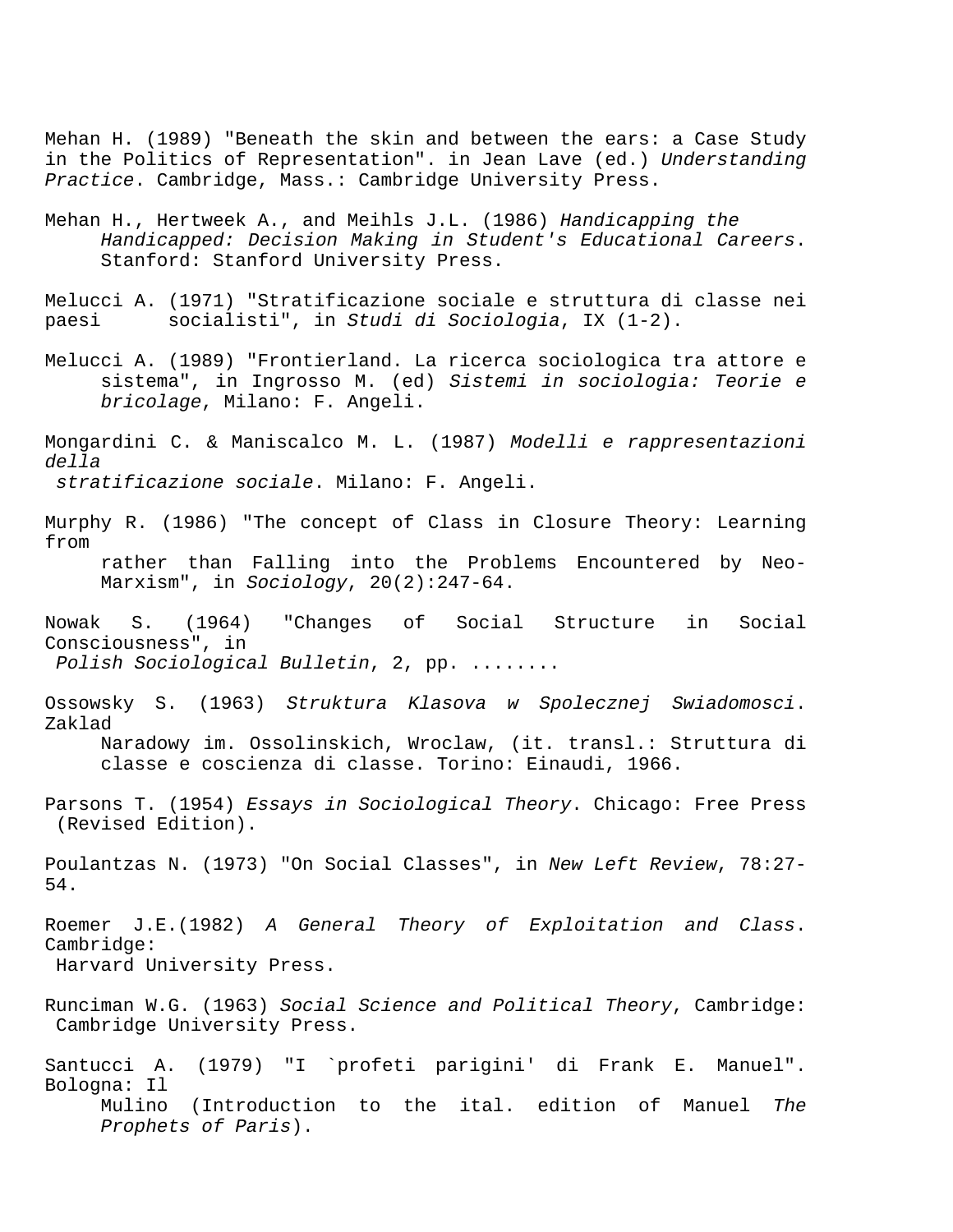- Schizzerotto A. (1988) "Il concetto di classe sociale: rilevanza e limiti", in A. Schizzerotto (ed) *Classi Sociali e società contemporanea.* Milano: F. Angeli.
- Schurz K. (1906) *Lebenserinnerungen von Karl Schurz*. Berlin: Reimer (transl. *The Reminiscences of Karl Schurz*, I).
- Sewell Jr. W.H. (1980) *Work and Revolution in France: The Language of Labor from the Old regime to 1848*. Cambridge, MA: Cambridge University Press.
- Sontag S. (1988) *Aids and Its Metaphors*. New York: Farrar, Straus and Giroux.
- Shapiro M. (1987) *The Politics of Representation*. Madison: The University of Wisconsin Press.
- Thompson E.P. (1963) *The making of the English Working Class*. New York: Vintage.
- Vegetti M. (1979) *Il coltello e lo stilo: animali, schiavi, barbari, donne, alle origini della razionalita' scientifica.* Milano: Il Saggiatore.
- Williams R. (1958) *Culture and Society: 1780-1950*. London: Chatto & Windus.
- Williams R. (1976) *Keywords. A Vocabulary of Culture and Society*. New

York: Oxford University Press.

Wright E. O. (1985) *Classes*. London: Verso.

Giampietro Gobo (1961) received his Ph.D. from the University of Trento in 1992. Since that time he is Postdoctoral Researcher in the Department of Sociology at the University of Milano (Italy) and Professor of Methodology in the School for Social Workers at the same university. His research interests are in cognitive sociology, in addition to qualitative and quantitative methods. Corrispondence should be addressed to the Department of Sociology, University of Milano, via Conservatorio 7 - 20112 MILANO (Italia). E-mail: GGobo@mail.sociol.unimi.it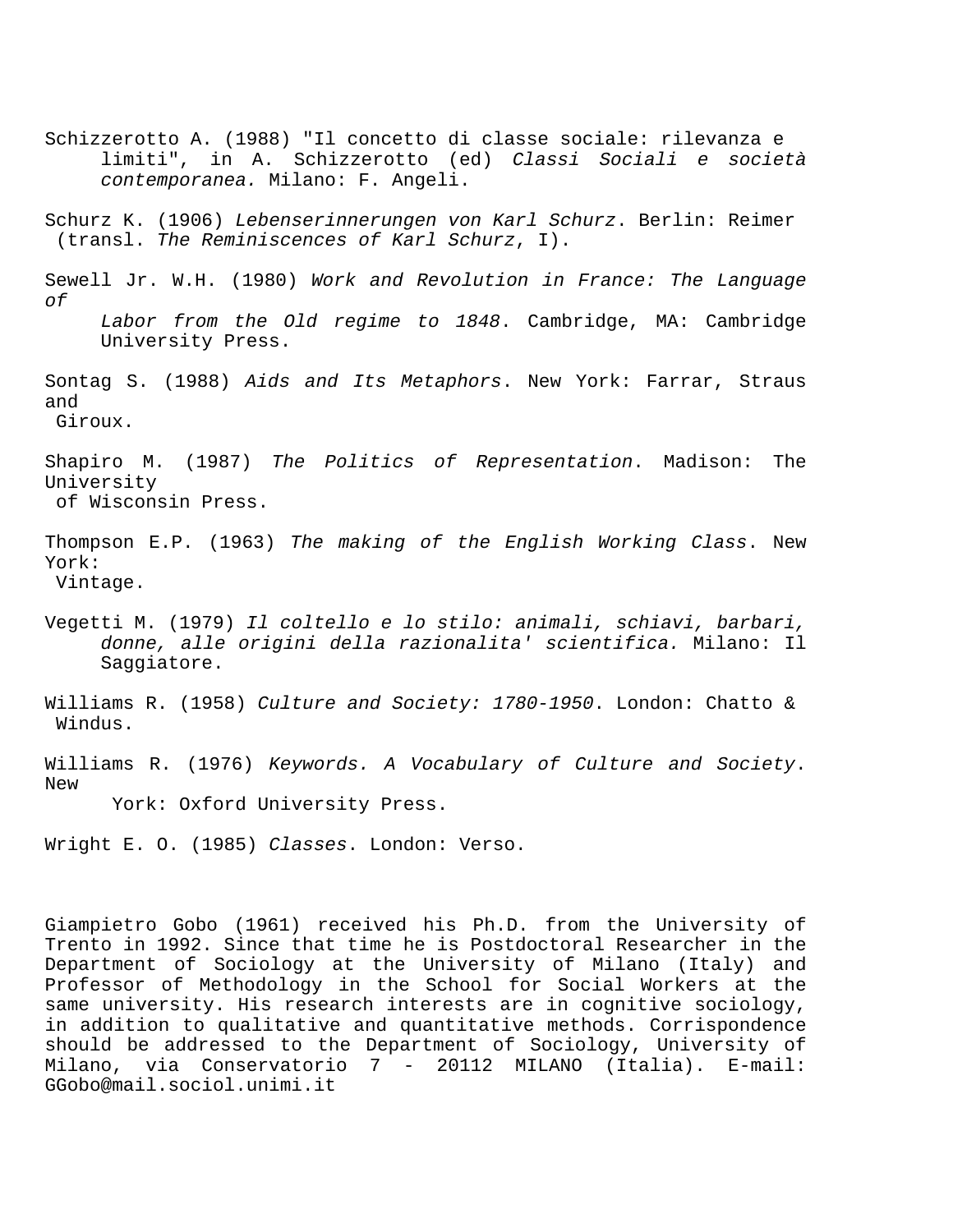<span id="page-39-1"></span><span id="page-39-0"></span> $^1$ . Aristotle seems never to define his activity in this way, because *taxonomy* is a term which does not exist in the Greek and Latin world, but has been coined in modern times. Besides "the taxonomy is *never* the principal purpose of Aristotelian zoology" <Vegetti 1979, 36>

 $\frac{2}{1}$ . French doctor and anatomist, precursor of the `Cellular theory' developed by Rudolf Virchow (1821-1902), German pathologist, who influenced his theories with many doctrinaire bases of XIX century (for a contrary opinion, see Sontang <1988, 6>). For example, he conceived of the State as an animal organism. He also used the term `apparatus' as a physiological metaphor. It is interesting to note that the revivers of the concept of `class' are two phisicians (Linnaeus and Quesnay).

3 . See Gruner <1968>.

i

4 . Lukàcs also notices this event:

 "...at the end of 1843 he arrives in France where (...) he gives himself up to the study of Restoration's French historians who, first, exposed history as class-warfare history. In this way, in a very short time, the historic mission of the proletariat opens before him, a vision that, from that moment on, determined all his decisions in political and social fields, the total praxis of his revolutionary activity, the total character of his theorical contribution... but then also the study and critical elaboration of English classical political economy." <Lukàcs 1954, 84>

 The Hungarian scholar underlines how, in the years `43-`44, the theorical change took place in Marx

 "from the class point of view... the passage to the final scientific conception of proletarian socialism took place just during 1844. (...) The comprehension of the historical mission of the proletariat was not present yet in the correspondence with Ruge, Feurbach and Bakunin (March - September 1843) and not even in his writing about the `On the Jewish Question' (fall 1843): that mission was asserted only in the `Critique of Hegel's Philosophy of Right. Introduction' (beginning '44)..." <*ibi*, 85>

5 . I owe this idea to Bruno Latour.

6 . Thompson asserts that

 "class itself is not a thing, it is a happening" <1963, 939>, a process".

 "Class is a relationship, and not a thing... if we stop history at a given point, then there are not classes but simply a multitude of individuals with a multitude of experiences. But if we watch these men over an adequate period of social change, we observe patterns in their relationship, their ideas and their institutions. Class is defined by men as they live their own history, and, in the end, this is its only definition." <*ibi*, 11>